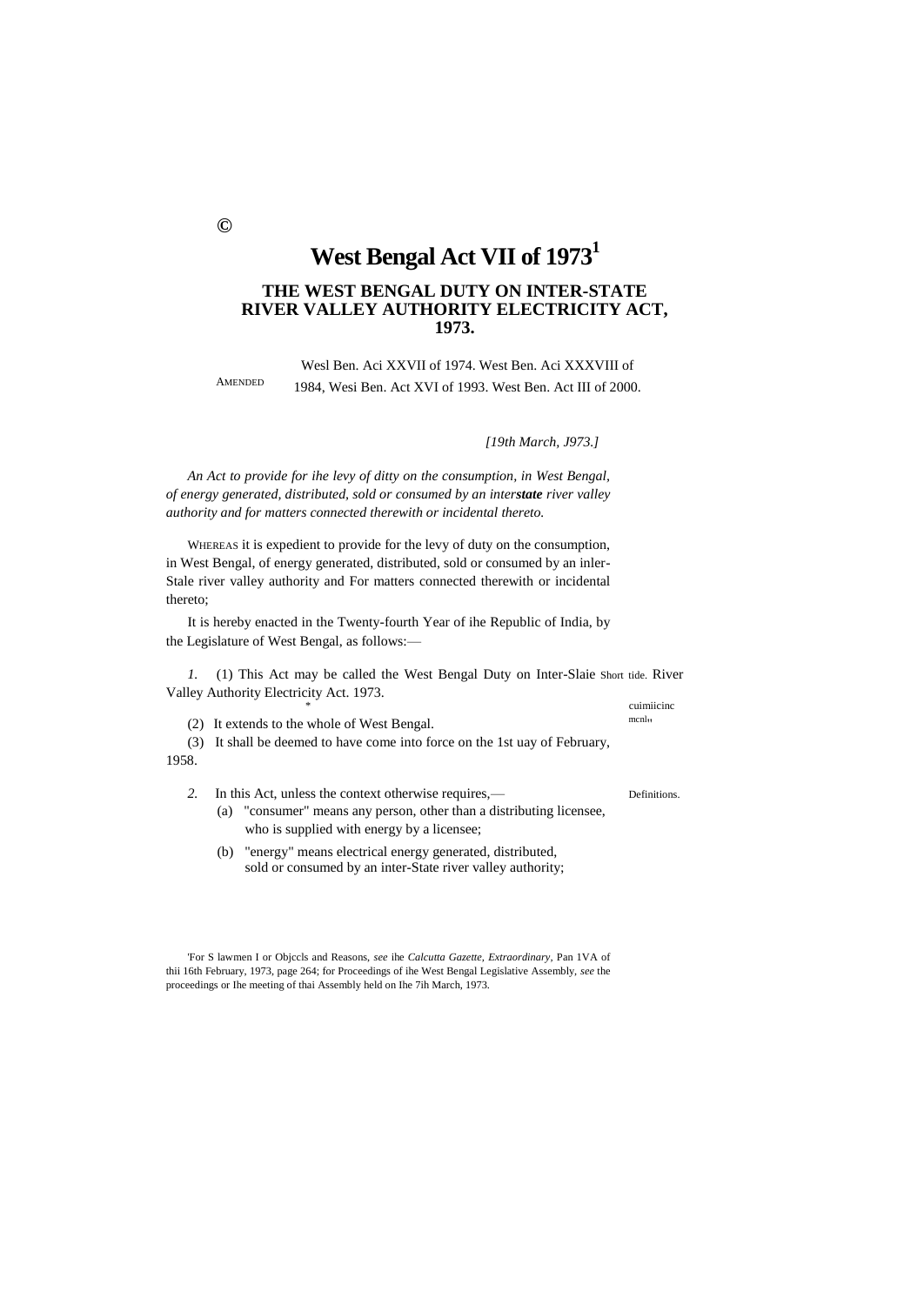442

**The West Bengal Ditty on Inter-Statc River Vallestion 3.)** *Authority Electricity Act, 1973.*

 $J(b)$  "energy chargc" means Ihc amount charged (whether as denergy charge or some oilier charge) by an inter-Stale river

valley authority or licensee for the supply of energy lo a consumer before deduction of rebate, if any, allowed by the snid authority orihe licensee, as llie case may be, for payment on or before such date ns may be specified by the said authority or the licensee, as the case may be;

- '(b2) ' 'gross charge'' means the aggregate amount of energy charge and fuel surcharge, if any, made by an inter-State river valley authority or licensee for the supply of energy;
- (c) "inter-State river valley authority" means an authority established by or under any law in force immediately before ihe commencement of the Constitution of India or any law made by Parliament for regulating or developing any inter- Siale river valley or river;
- (d) "licensee" means any person licensed under Part II of the Indian Electricity Act, 1910, to supply energy and includes 9or 1910. any person who has obtained the sanction of the State Government under section 28 of that Act and also includes the West Bengal Slate Electricity Board constituted under section 5 of the Electricity (Supply) Act, 1948; 54of 1948,
- -(d 1) "net charge" means the amoun t of gross charge that remains after deduction therefrom of any rebate referred to in clause (bl) or refund of fuel surcharge, if any;
- (e) **"prescribed" means prescribed by rules made under this Act;**
- (f) "Schedule" means a Schedule to this Act,

Duly on 3. There shall be charged, levied and paid to the State Government

energy" duly (hereinafter referred to as "electricity duty"), <sup>]</sup>[on the net charge

consumed. Tor energy consumed or the units of energy consumed, as the case may be,] at the rates in force from lime lo time as specified in the First Schedule:

> Provided that electricity duty shall not be leviable  $J$ [on the net chargc for energy consumed or the units of energy consumed, as the case may be,]-

(a) by any Government, except to the extent specified in the Second Schedule;

**Vn of 1973.]**

#### *(Section 4.)*

(b) by, or in respect of, any—

- 9 or 1S90. v. (i) railway administration as defined in the Indian Railways Act, 1890;
	- (ii) inter-State river valley aulliorily;
	- (iii) local authority;
	- (iv) institution or class of persons specified in the Second Schedule,
	- except to the extent specified in the Second Schedule;
	- $(c)$  in any-
		- (i) place of public wosrhip, public burial or burning ground or oiher place for the disposal of ihe dead;
		- (ii) premises declared by the State Government lo be ysed exclusively for the purposes of public charity;
		- (iii) vessel, whether sea-going or inland.

## 4. In a case of energy which is— Payment of

- (a) received by a licensee and supplied by him Lo consumers, duly, the licensee shall collect and pay to the State Government,
	- ai the prescribed lime and in the prescribed manner, the electricity duty payable under section 3 on the  $\frac{1*}{1*}$  \* \* \* energy supplied by him to consumers and the duty so payable shall be a first charge

clccmcity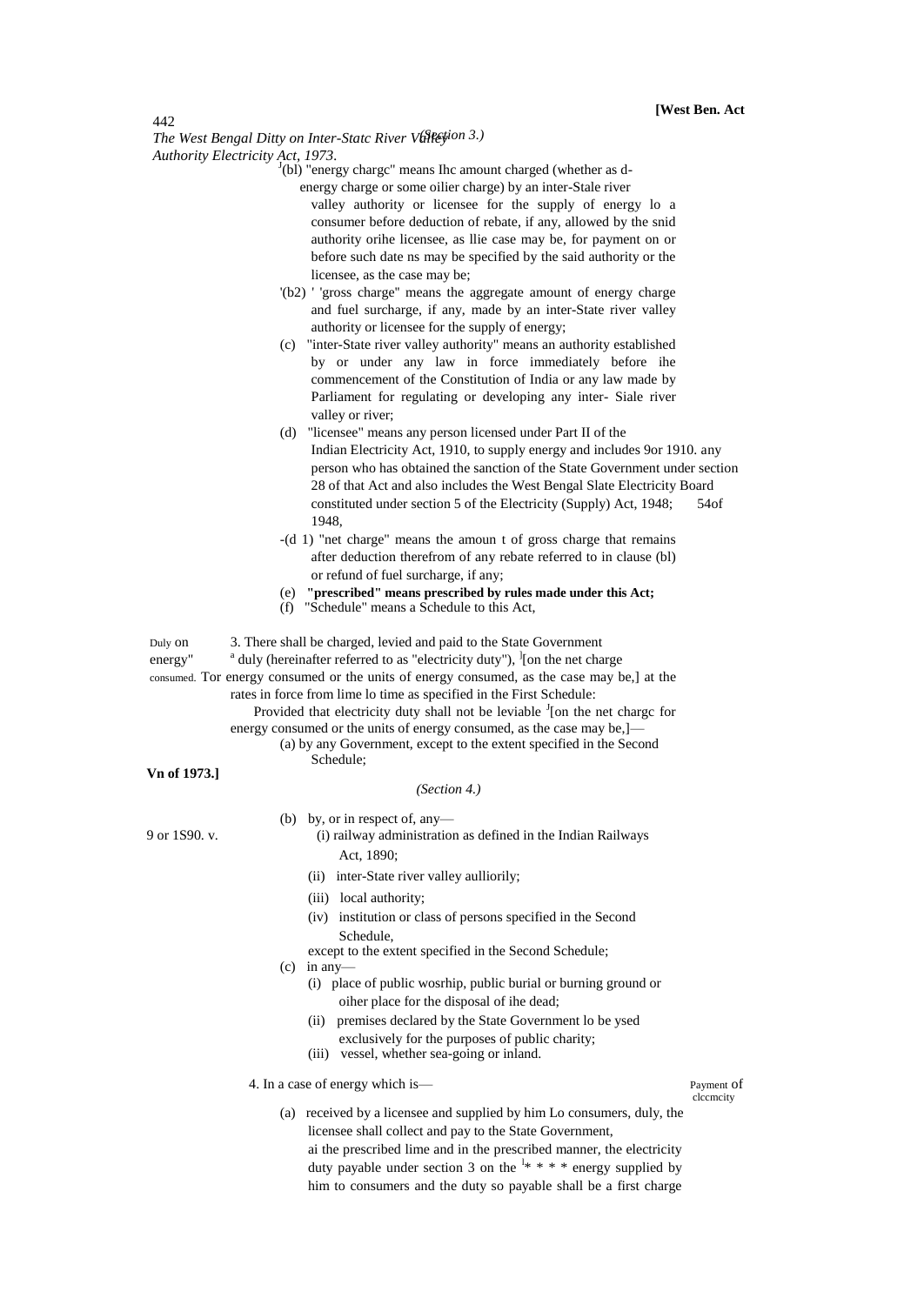Provided that such licensee shall not be liable to pay the duly in respect of any energy supplied by him for which he has been unable to recover any amount due to him from ihe consumer;

(b) received by any other person (not being an employee of an inter-Stale river valley authority or any other person in the occupation of any premises owned or controlled by such authority) who, having obtained such energy directly from an inter-Slate river valley authority, either consumes such energy or distributes such energy, whether wholly or pardy,

to any other person, (he firsi mentioned person shall pay lo the State Govemmeni, at the prescribed time and in the prescribed manner, ihe electricity duty payable under section 3 on the '\*\*\*\* energy received by him;

'The words "uniu or<sup>1</sup> were omilled. in clauses (a), (b) und (c). by ss. 4(a), 4(b) and 4(c). respectively, or ihe Wc^i Bengal Duly on Inler-Slalc River Valley Aulhority Elect neily (Amendment) Act, 1993 (West Ben. Aci XVI of 1993).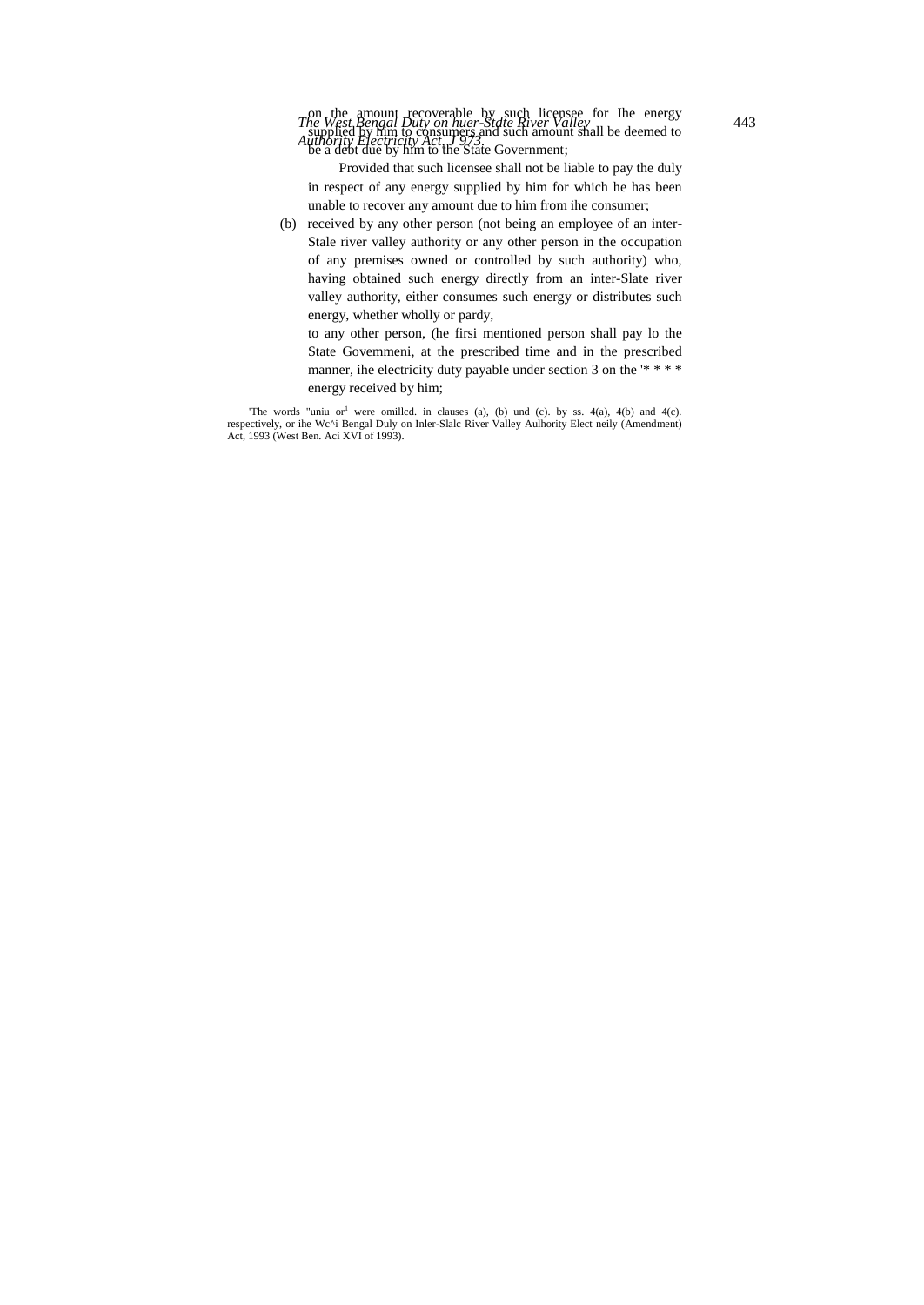# 444 *The West Ren gal Duty on Inicr-State River Valley*

*Authority Electricity Act, J973,*

## **[West Ben. Act**

# *(Section JJ*

supplied by any (c) inter-Siale river valley authority, lo its employees, or to any other person, in Ilie occupation of any premises owned or controlled by ii, such authority shall pay lo the State Government, al the prescribed lime and in the prescribed manner, the electricity duty payable under section 3 on Ihe '\* \* \* \* energy so supplied by it.

#### Where any energy—

received by a person (other than a licensee) is supplied by such person to any of his

|                                                                                                                   |                              | employees or to any other person,                                            |                                                                   |
|-------------------------------------------------------------------------------------------------------------------|------------------------------|------------------------------------------------------------------------------|-------------------------------------------------------------------|
| Right $\lceil$ o<br>recover<br>dtciriciiy<br>duly in<br>respeel of<br>energy<br>supplied la<br>ccnain<br>persons. | 5.(1)                        | $\alpha$ <sup>r</sup>                                                        |                                                                   |
|                                                                                                                   | (a)                          | it to any premises owned or controlled by it,<br>which is in the occupation— | is consumed by an inter-State river valley authority by supplying |
|                                                                                                                   | $\langle \cdot, (b) \rangle$ | $\rm(i)$                                                                     | of any of its employees for residential purposes,                 |
|                                                                                                                   |                              | <b>or</b>                                                                    |                                                                   |
|                                                                                                                   |                              | of any other person, or<br>(11)                                              |                                                                   |

(iii) of both,

such person or authority shall be entitled to recover an amount, equal to the amount of the electricity duty payable under section 3, from the employee or other person to whom such energy was supplied:

Provided thai nothing shall be recoverable under this subsection from an employee referred to in clause (a) or clause (b), if Ihe employee has not used in any one month more units of energy than (he units exempted, in the case of a consumer, under clause (6) of lite Second Schedule.

(2) Where an amount equal to the amount of Ihe electricity duty payable under section 3 in respect of any energy used by an employee is not recoverable from him by reason of (he proviso to sub-section (1), ihe person (other than a licensee) or an inter-State river valley authority, as the case may be, supplyingsuch energy, shall, notwithstanding anything contained in clause (b) or clause (c) of section 4, be entitled to deduct, the amount not so recoverable, from (he amount of the electricity duty payable by him or ii under section 3.

(3) The person referred to in clause (b) of section 4 or the inter-State river valley authority referred to in clause (c) of section 4 shall be entitled to remission of duty payable by him or by it in respcct of the amount which he or it has been unable to recover under sub-section (1).

*'Scr* fnol-nolc 1 on page 443, *ante.*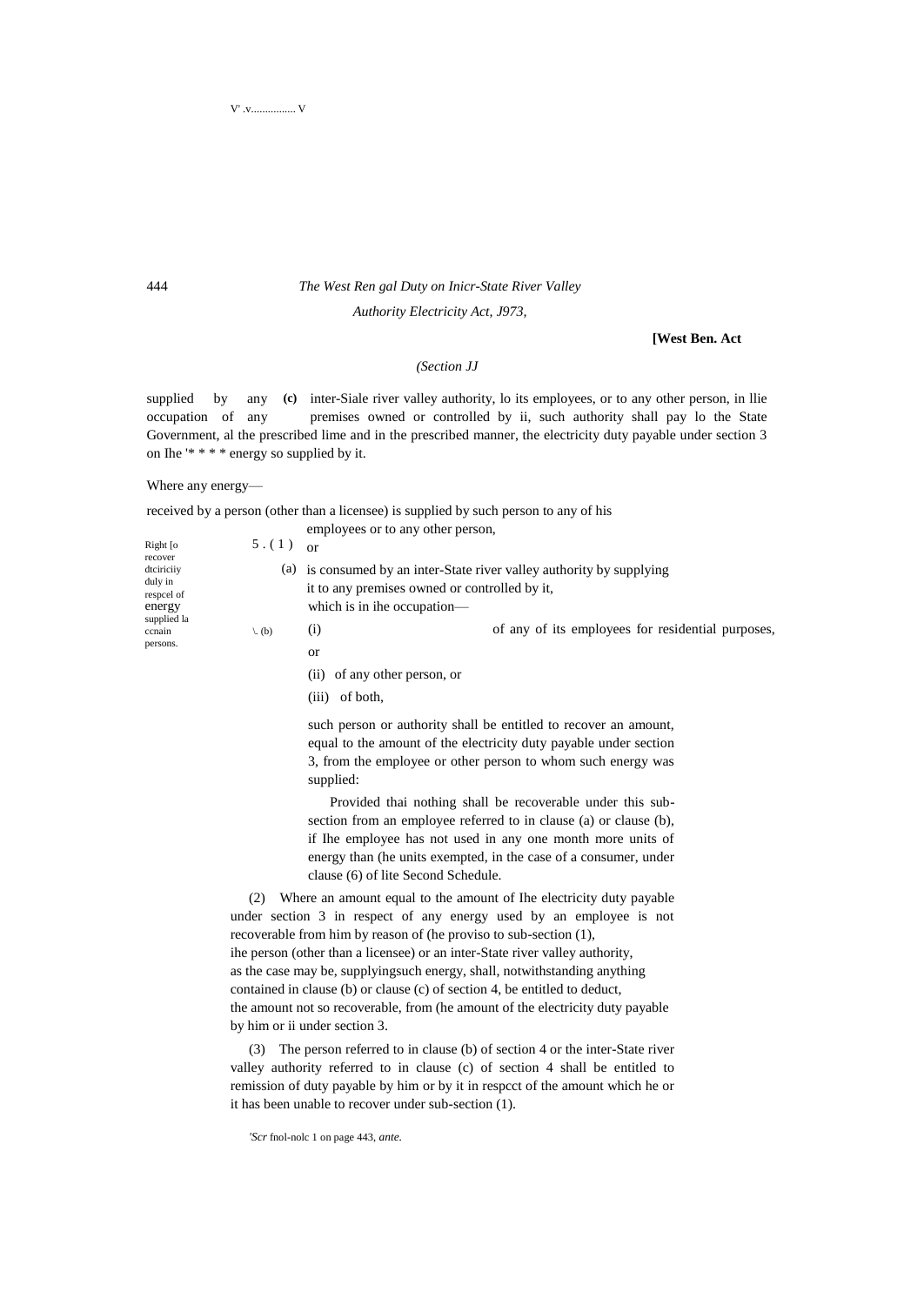# **VI] of 1973.]**

# *(Sections 6-8.)*

(4) Every authority or person referred lo in this section shal I, For (he purposes of determining the amount liable to he deducted under subsection (2) or the amount of remission or duty under sub-section (3) maintain such records and registers as may be prescribed.

6. (1) Whereany consumer fails or neglects lo pay at the prescribed time and in the prescribed manner ihe amount of electricity duly due from him, (he licensee may, without prejudice to the rights of the State Government lo receivc Ihe amount under section 9, and after giving not less (han seven clear days' nolice in writing ID such person, cut off the supply of energy to such person, and he may, for that purpose, exercise the power conferred on a licensee by sub-section (1) of section 24 of the Indian Electricity Act, 1910, for recovery of any charge or sum due in respect of energy supplied by him.

(2) The licensee shall be entitled, for his cost of collection of the duty, to a rebate or such percentage as may be determined by the State Government on the amount of the duly collected and paid by him under section *4.*

8. (1) The State Government may, by notification in the *Official* inspecting Galeae, appoint inspcaing officers to inspect books of account "finccrs- required by scclion 7 to be kept and such officers shall perform such duties and exercise such powers as may be prescribed for ihe purpose carrying into effect the provisions of ihis Act and (he rules made thereunder.

(2) Every officer appointed under this scclion shall be deemed to is or i860. be a public servant within the meaning of section 21 of (he Indian Penal Code.

> 'The words within the square brackets were inserted by s. 5 of Ihe Wcsl Bengal Duly on tnlcr-Slnle River Valley Authority Electricity (Amendment) Act, 1993 (Wcsl Ben. Act XVI of 1993).

**[West Ben. Act**

Oblig ;uion oC licensees to keep books of account and submit Ttlums.

#### *(Sections 9-11.)*

Recoveries. 9. Any sum due on account of electricity duty if not paid at the prescribed time and in the prescribed manner, shall be recoverable as a public demand—

> (a) in the case of energy supplied by a licensee, at the discretion of the State Government, either from the consumer, or, subjcct to Ihe proviso lo clause (a) of section 4, from the licensee;

(b) in the case of other energy, from the person or inter-Slate river valley authority liable lo pay such duty under clause (b) or clause (c) of section 4.

Pen allies. 10. (1) If a licensee required by sec lion 7 to keep books of account

Power or licensee to recover clecfricily duty from consumers.

9 of 1910,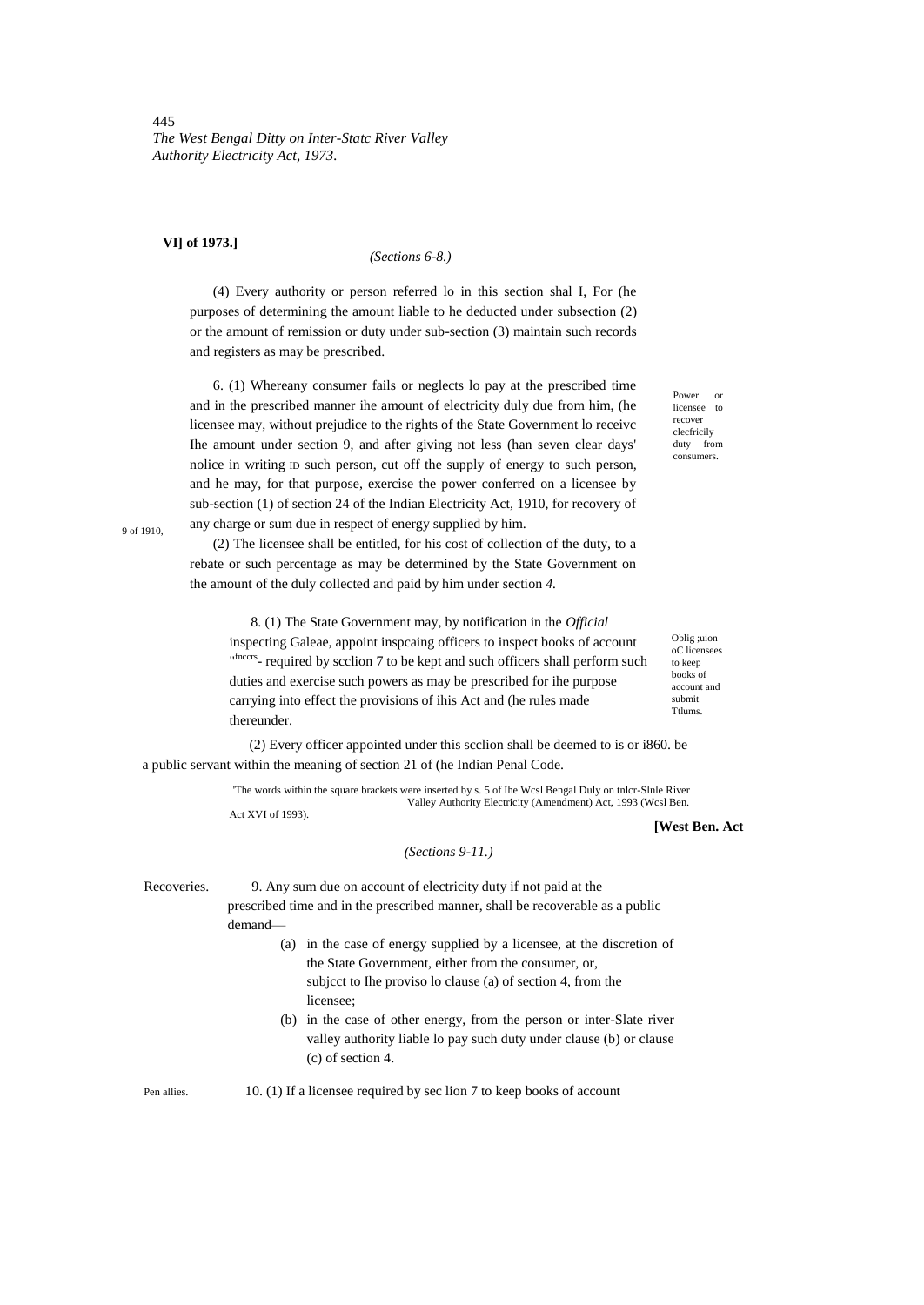> or lo submit returns fails to keep such books in the prescribed form, or to submit such returns in the prescribed form or at the prescribed time, such licensee shall be liable, on conviction before a Magistrate, to a fine not exceeding one thousand rupees.

(2) If any person intentionally obstructs an inspecting officer appointed under section 8 in the exercise of his powers and the discharge of his functions under this Act and the rules made thereunder, he shall . be liable, on conviction before a Magistrate, lo a fine not exceeding one

thousand rupees.

Power to **11.** (I) The State Government may, subject to the provisions of sub-<br>make rules.

make rules.<br>section (3), make rules to carry out the provisions of this Acl.

(2) In particular, and without prejudice lo the generality of Ihe foregoing powers, such rules may provide foi all or any of Ihe following matters, namely.—

- (a) the lime and manner of payment of electricity duty under section 4 or section 5; '
- (b) the form of the books of account lo be kepi, the limes at which, the form in which and the officer to whom, returns required by section 7 shall be submitted;
- (c) the duties and powers of an inspecting officer; and
- (d) any other matter which is required lo be. or may be,

# **prescribed.**

(3) No rules shall be made under this section to effect the rales and other incidents of the electricity duly payable under section 3.

(4) In making a rule under this section the State Government may provide that a breach thereof shall be punishable with a fine not exceeding one thousand rupees.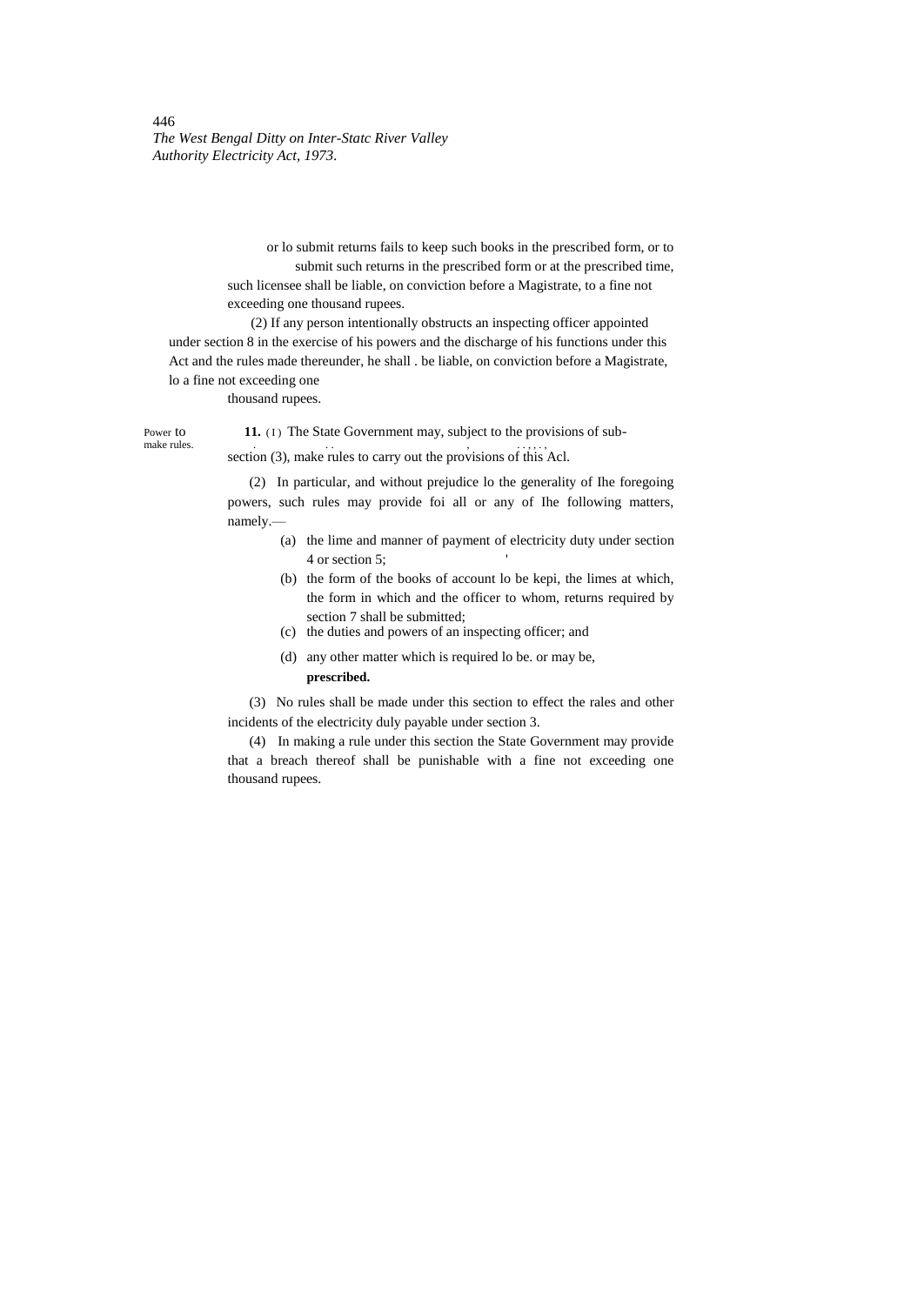VII of I973.J

#### *(Sections 12-14.—The First Schedule.)*

12. Any duly which is payable under section 3 for the consumption of energy at any time during ihe period commencing on the 1st day of February, 1958, and ending on the 31st day of March, 1970, shall be paid to the State Government in six equal annual instalments.

13. If any electricity duly leviable or sum recoverable under the provisions or this Act, has, prior to the publication of this Act, been ievied or recovered under Die provisions of the Bengal Electricity Duty Act, 1935, such duty or sum shall be deemed to have been validly levied or recovered as if such levy or recovery were made under the provisions of this Act.

14. (1) The West Bengal Duly on Inter-Stale River Valley Authority Electricity (Re-ennncting) Act, 1972, is hereby repealed.

Collections or arrears in instalmen t.

Validation oflevy or recovery or clccirieity duty under Bengal Aci  $X \text{ or } 1935.$ 

Repeal and savings,

Poesident's Act 5 of 1971, President's Aci 3 of

(2) Anything done or any action taken (including any appointment or rule made, any proceedings commenced, any penalty incurred or any punishment awarded) under the West Bengal Duty on Inler-State River Valley Authority Electricity Act, 1971, or under the said Act as re- enacted by the West Bengal Duly on Inter-State River Valley Authority Electricity (Re-enacting) Act, 1972, shall continue to be in force and shall be deemed lo have been done, taken, made, commenced, incurred or awarded, as the case may be, under this Act.

# **THE FIRST SCHEDULE**

#### *(iSee* section 3.)

## RATES OF ELECTRICITY DUTY PART A *\For industrial purposesJ*

**SECTION I** 

# **Rates in force from the 1st February, 1958 to the 28th March, 1966**

(1) In respect, of every premises noi falling under article  $(2)$ ,— $(a)$  when the net charge of Ihe licensee for the supply of energy for the purposes of lights, or fans, or both, does not exceed nineteen pai&e for each unit of energy consumed, the rates of cleciricity duty shall be as follows, namely:—

'The heading to PART A was subsli luted for I he heading *"for tiglirv and fans'* by s, 6(a)(i) of Ihe West Bengal Duly on Inlcr-Stste River Valley Authority Electricity (Amendment) Act, 1993 (Wcsl Ben. Act XVI or 1993).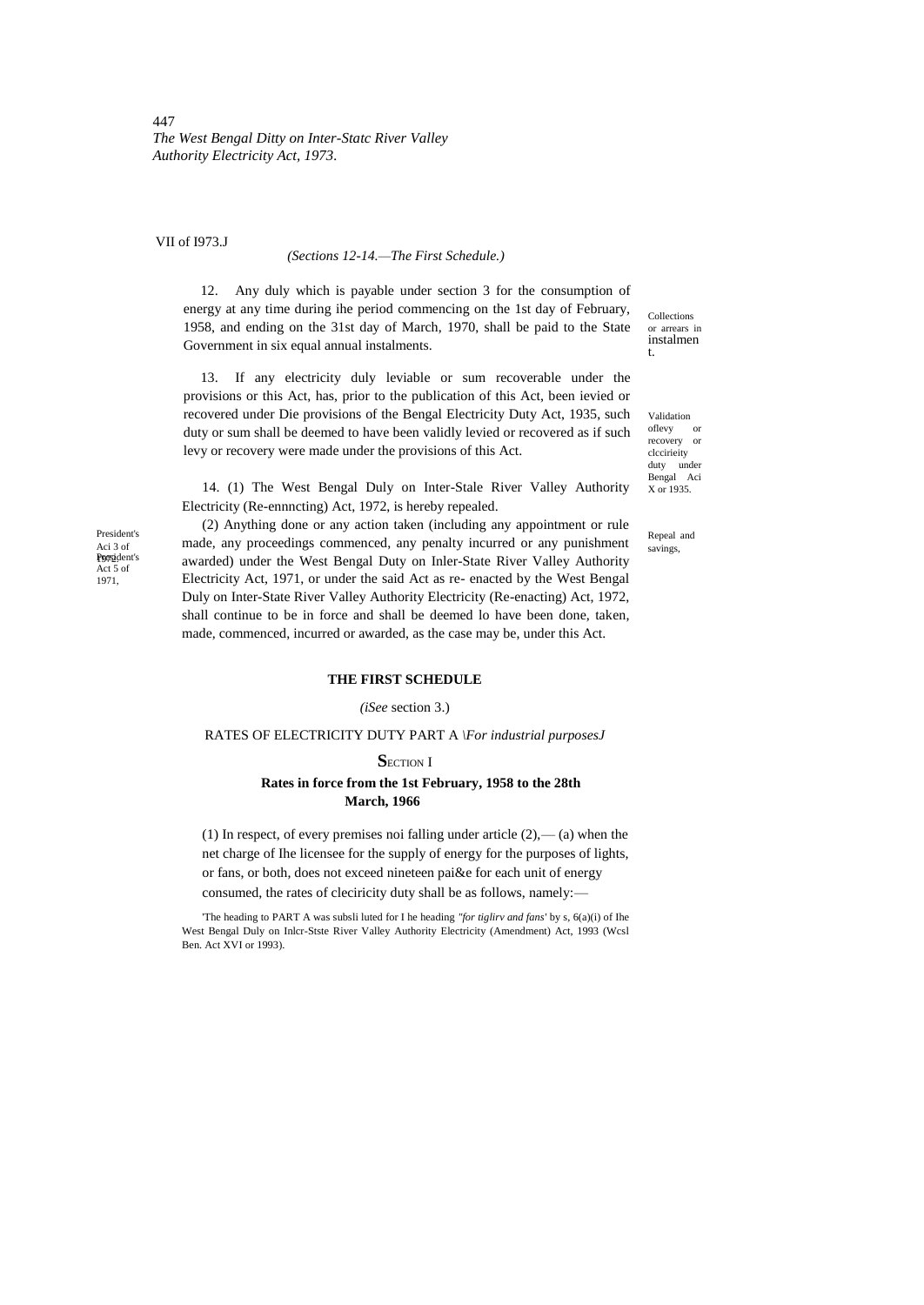**[West Ben. Act**

*(The Eirsi Schedule.)*

in the case or a consumer whose consumption of energy ?: during the month to which the calculation of electricity duly relates,

(i) does not exceed fifteen units—Nil,

- (ii) exceeds fifteen units but does not exceed fifty units three paise for each unii of energy consumed,
- (iii) exceeds fifty units—six paise for each unit of energy consumed,

(b) in other cases—three paise for each unit of energy consumed. (2) In respect of every premises where the supply of energy by a licensee is unmeiered, for—

> *Paise per mensem* Every lamp of less than 30 watts 12 Every lamp of 30 watts or more but 19 less than 40 walls. Every lamp of 40 watts or more but 25 **less than 60 watLs.** Every lamp of 60 walls or more but 37 not exceeding 100 waits. And for every additional 15 watts or 6 fraction thereof in excess of 100 ' watts in any lamp.

> > SECTION II

**' Rates in force from the 29lh March, 1966 to the 15th November, 1967**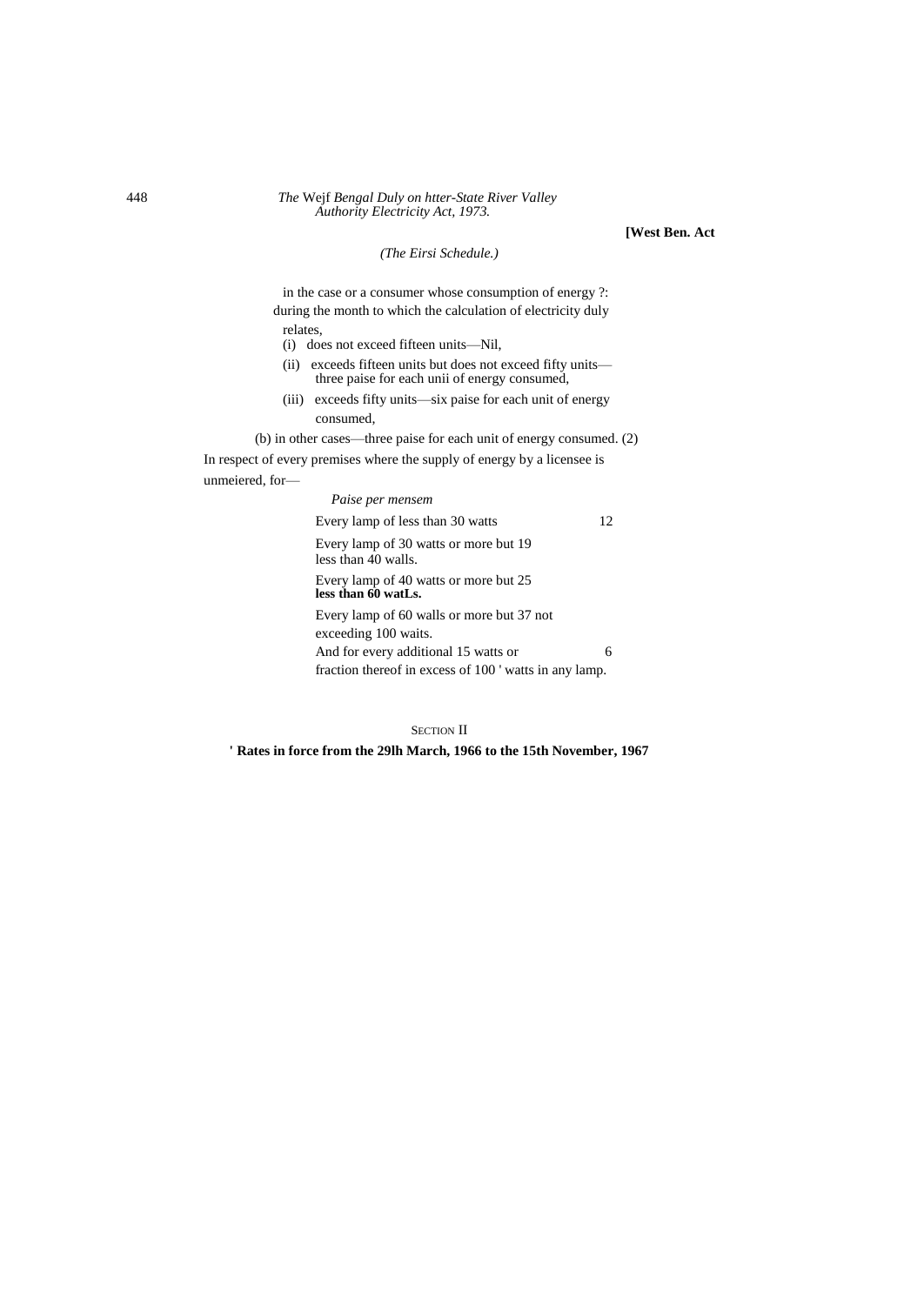#### *The West Bengal Dury an fiiter-Stale River Valley Authority Electricity Act, 1973. (The First Schedule.)* 449

(iii) exceeds fifty units—six paise for each unit of energy consumed,

*Paise per Mensem*

(b) in other cases—three paise for each unit of energy consumed. (2) In respect of

every premises where the supply oF energy by a licensee is unmetered, for—

| Every lamp of less than 30 walls                          | 12. |  |  |
|-----------------------------------------------------------|-----|--|--|
| Every lamp or 30 watts or more but<br>less than 40 watts. | 19  |  |  |
| Every lamp of 40 walls or more but                        | 25  |  |  |
| less than 60 walls.                                       |     |  |  |
| Every lamp of 60 wans or more bul                         | 37  |  |  |
| not exceeding 100 watts.                                  |     |  |  |
| And for every additional 15 watts or                      | 6   |  |  |
| fraction (hereof in excess of 100 walls in any lamp.      |     |  |  |

#### SECTION IIT

# **Rates in force from the 16th November, 1967 <sup>1</sup> [to the 30th September, 1984]**

(1) In respect of every premises not falling under article (2),—

(a) when the net charge of ihe licensee for the supply of energy for the purposes of lights, or fans, or both, is less than twenty-five paise for each unit of energy consumed, the rates of electricity duty shall be as follows, namely:—

> in the case of a consumer whose consumption of energy during the month to which (he calculation of duty relates,

- (i) does not exceed twenty-five units—Nil,
- (ii) exceeds twenty-five units hut docs not exceed sixty units—three paise for each unit of energy consumed,
- (iii) exceeds sixty units—nine paise for each unit of energy consumed,

1 In rcspect of every premises not falling under article (2),—

(a) when the net chargc or the licensee for the supply of energy for the purposes of lights, or fans, or both, is less than twenty-five paise for each unit of energy consumed, ihc rates of electricity duty shall be as follows, namely.—

in the case of a consumer whose consumption of energy during the month to which the calculation of duty relates, (i)does not exceed fifteen units—Nil,

(ii) excceds fifteen units but does not exceed fifty units— three paise for each unit of energy consumed,

> 'The worcls, figures jnd Icllerc within the square brackets were inserted by s. 3(1 )(u) of ihc We SI Bengal Elcclricily Duly (Amendment) Acl, 1984 (Wesl Ben. ACL XXXVItt of 19S4).

'See[inn IV WM inserted bys.3(])(b)oflhc Wcsl Bengal Ekclricily Duly (Amendment) Aci, I9B-J (Wcsl Ben. Ac! XXXVIlt of 19M).

The words, figures and Idlers wilhln the sqij.tro tuickch were inserted by s. 6(.\*i)(ul of Ihe Wcsl Bengal Duly on

Inlcr-Suic River Valley Aulharily Elcclricky (Amendment) Aci. 1993 (Wesl Ben. Aci XVI of 1993). 'Suction V was inserted by s. fi(a)(iii) of the West Bengal Duly on Inler-Slalc River Valley Aulhorily Elcclricily

(Amendmenl) Acl, 1993 (Wcsl Ben. Act XVI of 1993).

# **VII of 1!>73.]**

 $\overline{a}$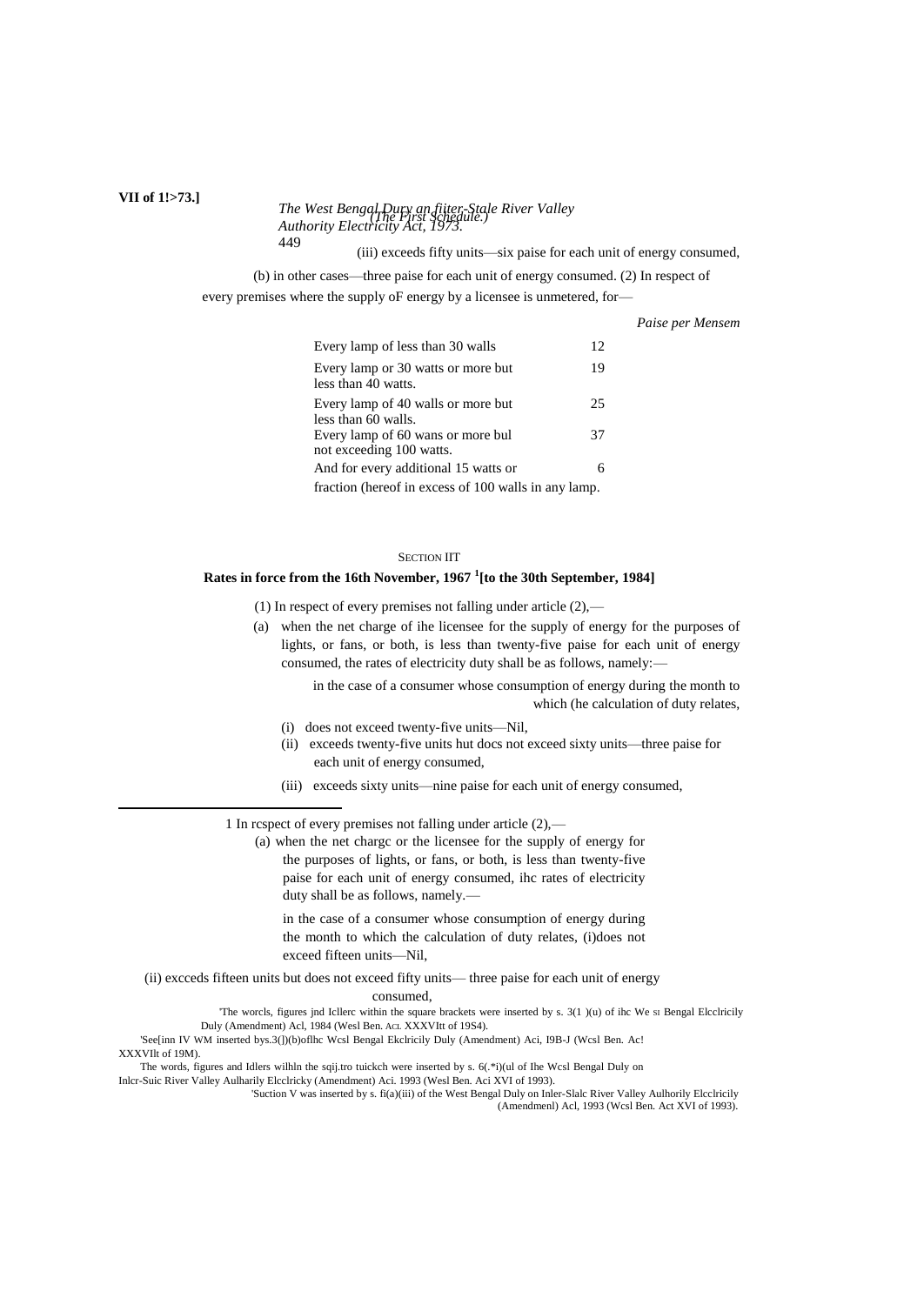*The West Bengal Dury an fiiter-Stale River Valley Authority Electricity Act, 1973.* 450 (b) in other cases—three paise for each unil of energy consumed.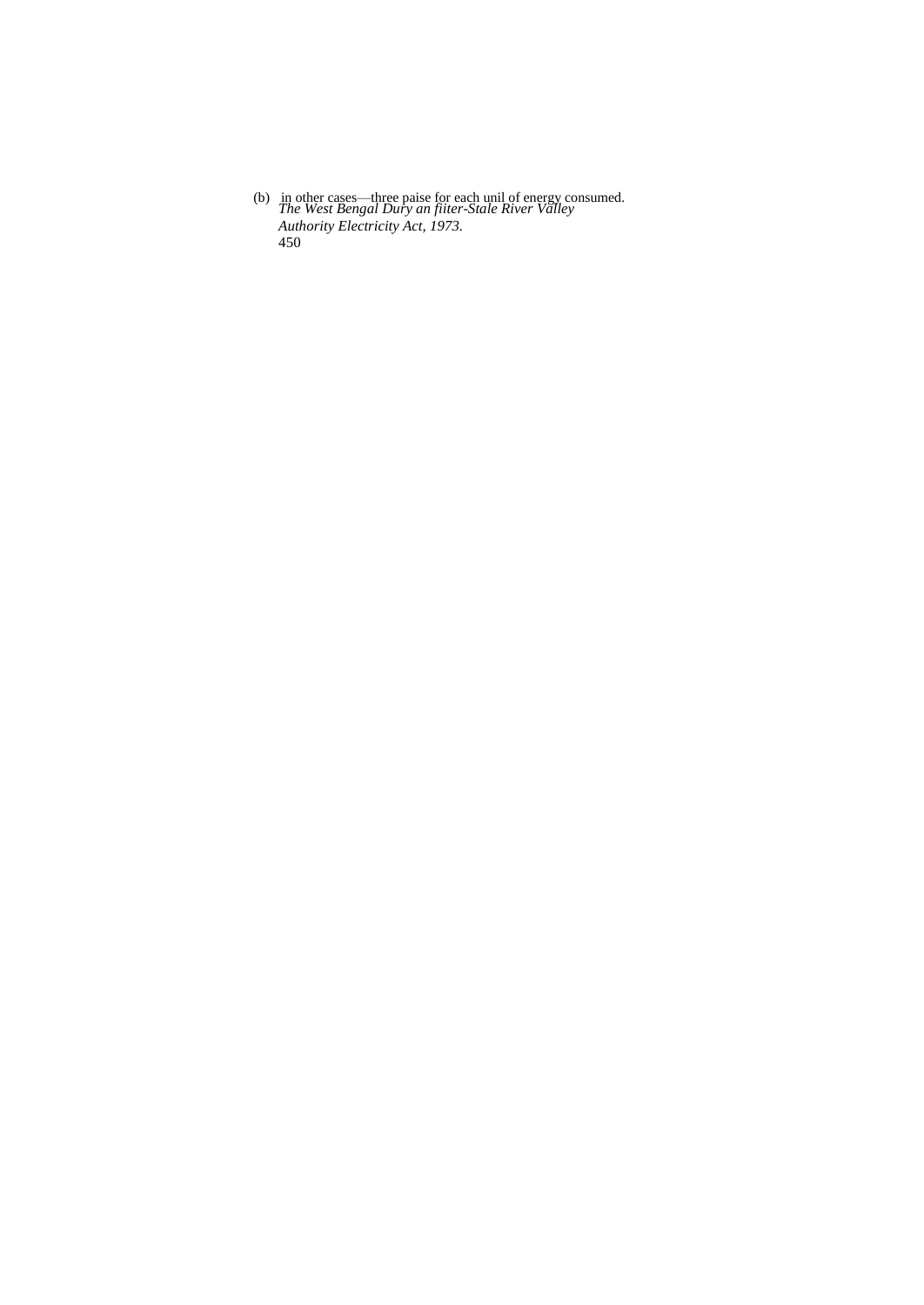*The West Bengal Dury an fiiter-Stale River Valley Authority Electricity Act, 1973.* **[West Ben. Act** *(The First Schedule.)*

451 (2) In respect of every premises where the supply of energy by a licensee is unmeiered, for—

|                                                                   | Paise per hi en sew |  |  |
|-------------------------------------------------------------------|---------------------|--|--|
| Every lamp of less than 30 walls                                  | 12                  |  |  |
| Every lamp of 30 watts or more bui                                | 19                  |  |  |
| less than 40 wans.                                                |                     |  |  |
| Every lamp of 40 walls or more bul 25 less than 60 walls.         |                     |  |  |
| Every lamp of 60 wans or more but 37 not exceeding 100 walls.     |                     |  |  |
| And for every additional 15 walls or                              | 6                   |  |  |
| fraction thereof in excess of 100 watts in any lamp.              |                     |  |  |
| European in this Dani the expression "not eherge of the licenses" |                     |  |  |

*Explanation.*—In this Pari, the expression "nel charge of the licensee means the net charge which remains aficr deducting, from ihe charge made by the licensee for the supply of energy to a consumer, any rebate which is allowed by such lincensee for prompt payment by the consumer.

#### 'SECTION IV

# **Rates in force from the 1st October, 1984 <sup>2</sup> [lo the 31st March, 1993]**

(1) In respeel of every premises not falling under article  $(2)$ ,—

- (a) when ihe net charge of the licensee for ihe supply of energy for the purposes of lights, or fans, or both, is less lhan Lwenly-five paise for each unit of energy consumed, the rates of electricity duty shall be as follows, namely: in the ease of a consumer whose consumption of energy during the monih to
	- which ihe calculation of duty relates, (i) does not exceed twenty-five uniis—Nil,
	- (ii) exceeds twenty-five units but does not exceed sixiy units—five paise for each unit of energy consumed,
	- (iii) exceeds sixiy units—eleven paise for each unit of energy consumed,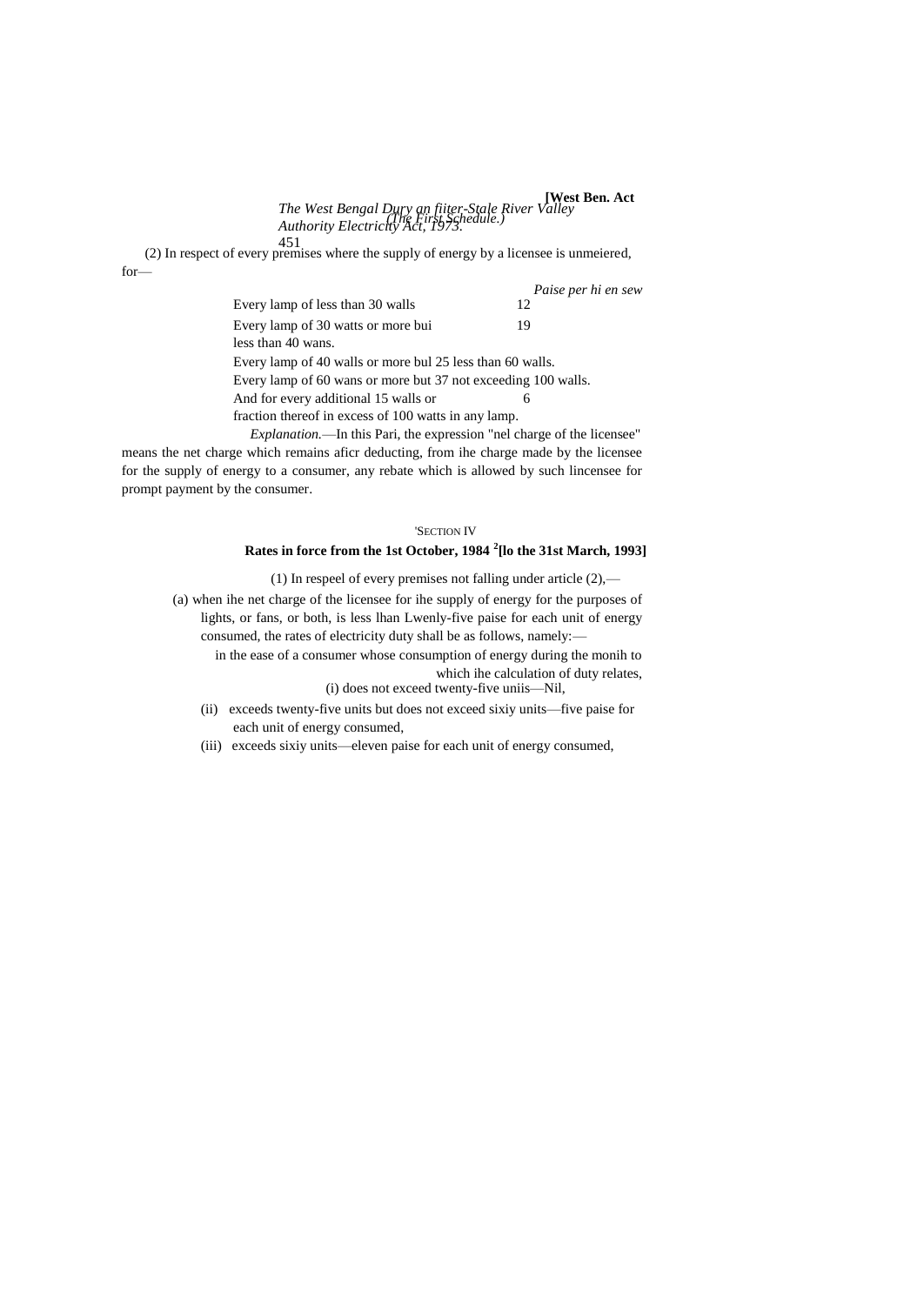# **VII of 1973.]**

#### *(The First Schedule.)*

(b) in other eases—five paise for each unil of energy consumed. (2) In respect of every premises where the supply of energy by a licensee is unmetered, for—

|                                                                      | Paise per mensem |  |
|----------------------------------------------------------------------|------------------|--|
| Every lamp of Jess than 30 walls                                     | 20               |  |
| Every lamp of 30 watts or more but<br>less than 40 watts.            | 29               |  |
| Every lamp of 40 watts or more but<br>(ess than 60 watts.            | 37               |  |
| Every lamp of 60 watts or more but<br>not exceeding 100 walls.       | 59               |  |
| And for every additional 15 wmis or 10 fraction thereof in excess of |                  |  |

*Explanation.*—In this Part, the expression "net charge of the licensee" means the net charge which remains after deducting from the charge made by the licensee Tor the supply of energy to a consumer, any rebate which is allowed by such lincensee for prompt payment by the consumer and fuel surcharge.

#### 'SECTION V

#### **Rates in force from the 1st April, 1993**

*( 1 ) L o w a n d m e d i u m v o l t a g e e n e r g y . '*

100 walls in any lamp.

Where low or medium voliage energy is consumed in any premises in connection with industrial or manufacturing process including cold storage, and consumption of energy during the month to which the calculation of duly relates—

(i) does not exceed five hundred units 2.5 *per centum* of

net charge for energy consumed;

energy consumed;

- (ii) exceeds five hundred units but does 5.0 *per centum* of not exceed one thousand units net charge for
- (iii) exceeds one thousand units 7.5 *per centum* of net charge for energy consumed.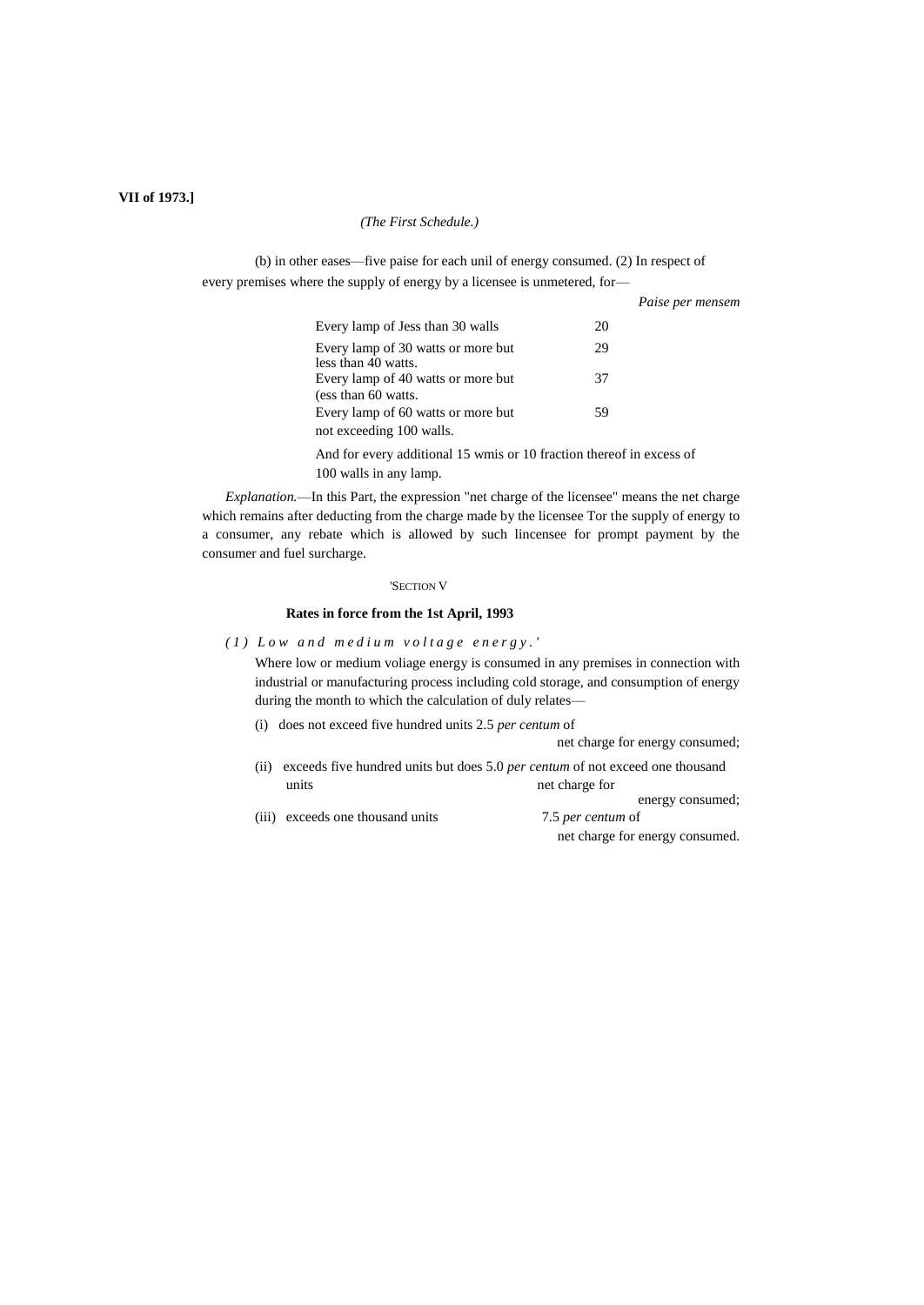r>' r ^- $s$ ' " ............ :\* - •

**452** *The West Bengal Duty on Inter-Stale River Valley Authority Electricity Act, 1973.*

[West Ben. Act

*(The First Schedule.)*

- (2) *High voltage energy:*
	- (a) Except in cases falling under clause (b), where high voltage energy is consumed in any premises in connection with industrial or manufacturing process including cold storage
	- (b) Where energy is consumed for the purposes of—
		- (i) a cottage industry or a small-scale indusiry, by any undertaking not being a factory as defined in the Factories Act, 1948, or
		- (ii) electrolysis or healing in eleciric furnaces by any industrial undertaking,

and separate meters or sub-meters arc installed for indicating the quantity of energy so consumed.

*Explanation* /.—In I his Part, where energy is consumed in any premises for lights and fans and for any other purposes in connection with industrial or manufacturing process, including cold storage, electrolysis or healing in eleciric furnaces, carried on therein, and the quantity of energy consumed for lights and fans is not separately indicated by meters or sub-meters, such quantity of energy consumed for lights and fans or for any other purposes shall be deemed to have been consumed for industrial purposes, and, notwithstanding anything contained in Part A or Part C, the duty shall be payable in accordance with the rate in article (1) or article (2), as the case may be, of this Part.

*Explanation 11.—*(a) The special rale of duty referred to in clause (ii) of article (b) of Section II, Section ITT or Section IV or sub-clause (ii) of clause (b) or article (2) of Section V of this Part shall not be admissible unless—

> (i) the cost or energy consumed for purposes of electrolysis or heating in cleclric furnaces is twenty *per cent,* or more of the total cost of manufacture by electrolysis or healing in cleclric furnaces, and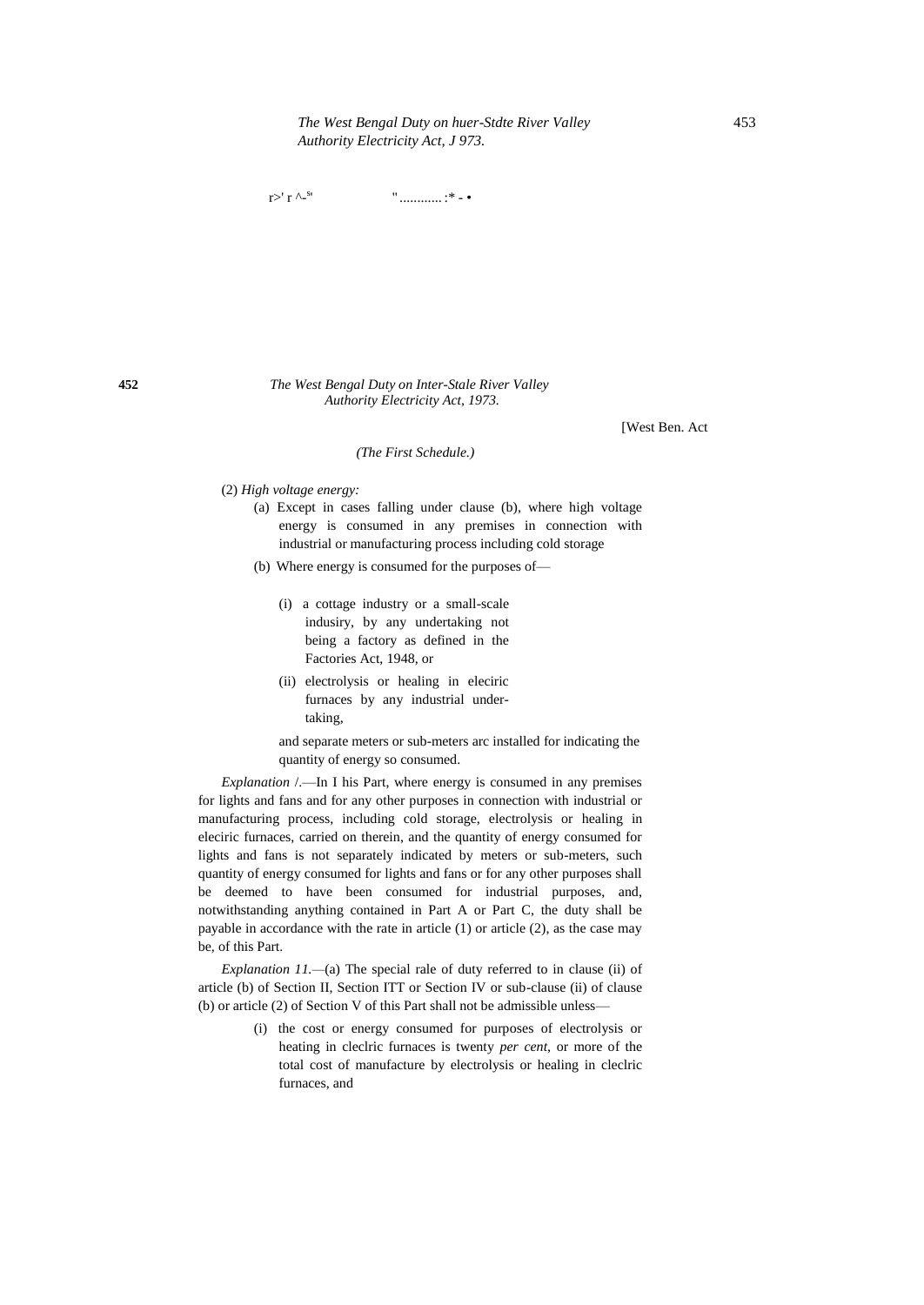(ii) separate banks of account are maintained showing separately Lhe details of the cost of energy consumed for purposes of electrolysis or heating in cleclric furnaces and ihe total cost of manufacture by electrolysis or healing in electric furnaces.

> 7.5 *per centum* of net charge for energy consumed;

> 5.0 *per centum* of net chargc for energy consumed;

> > 63 of 194H.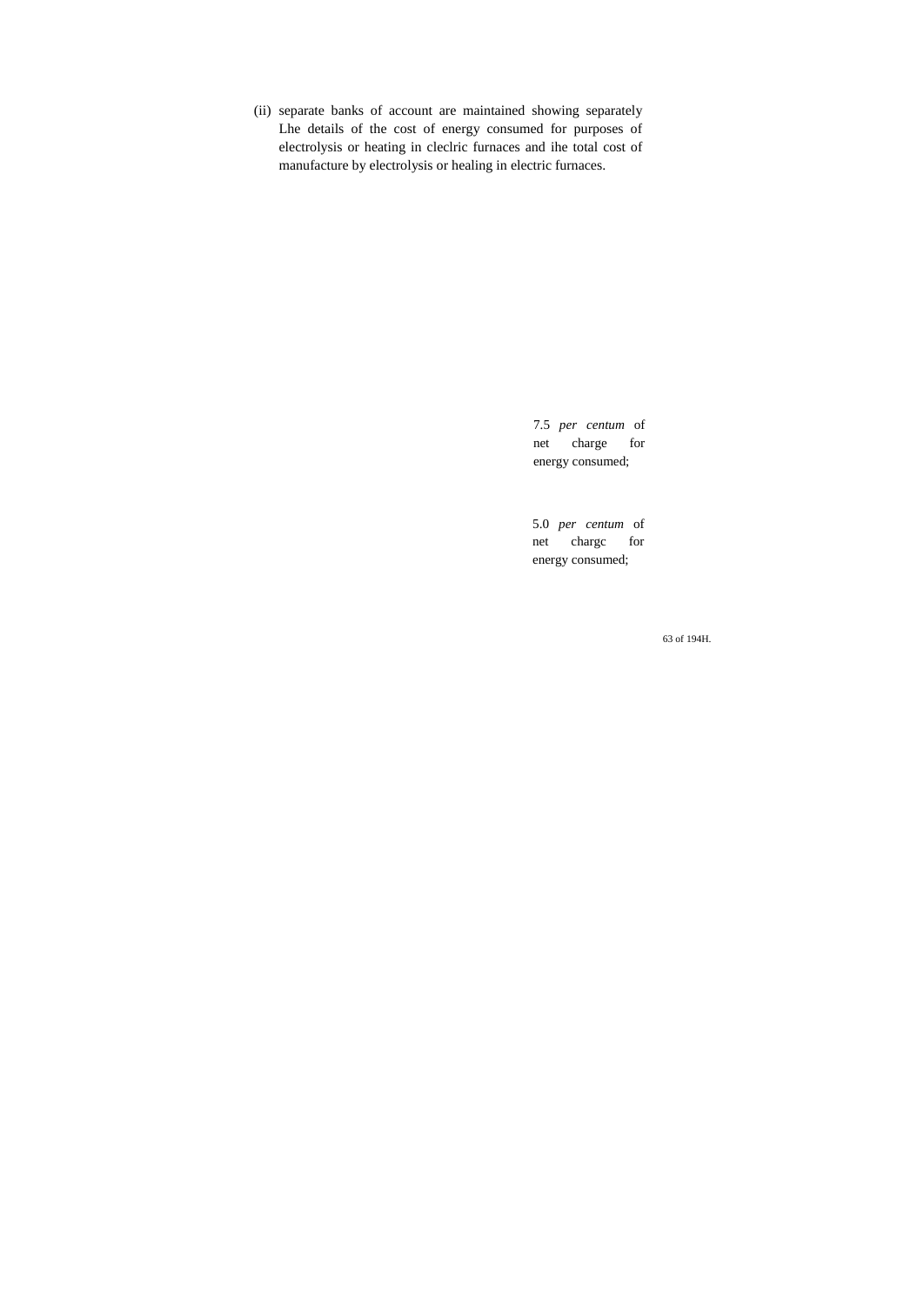#### **Vn of 1973.]**

#### *(The First Schedule.)*

(b) An industrial undertaking claiming the benefits of the special rate of duty mentioned in clause (a) of this Explanation shall make an application in writing to an officer specially appointed in this behalf by the Slate Government by notification in the *Official Gazette* and thereupon such officer shall, after giving the applicant an opportunity of being heard and after making such enquiry (if any) as he may think lit, make an order,—

- (i) if he is satisfied that the requirements of this Act and the rules made thereunder have been complied with, allowing
- . the application, or
- (ii) if he is not so satisfied, rejecting the application, and such order shall, subject to the provisions of clause (c), be final.

(c) The State Government may, on application or of its own motion, revise any order made under clause (b).

#### PART B

**'[For** *lights, fans and all other purposes except the purposes referred to in Part /I]*

## SECTION I

# **Rates in force from the 1st February, 1958 to the 30th April, 1963**

(a) For every three units of energy or fraction (hereof consumed—

(i) by any undertaking which is a collage industry or a small- 63 of 1948. scale industry and which is noi a factory under ihe Faciorics

#### Act, 1948, or

(ii) by any industrial undertaking for electrolytic process or electric furnace subject to the condition thai ihe inspecting officer appointed under sub-section (1) of section 8 is satisfied that the cost of the energy consumed is not less lhan 20 *per cent,* of **Ihe** total cost of manufacture incurred by such industrial undertaking;

where separate meters or sub-meters are installed for indicating such consumption separately—one paisa,

(b) For every unit of energy or fraction thereof in cases not falling under clause (a)—one paisa.

'The 'heading' lo Part B wis substituted Tor the heading "for any olhcr purpose" by s. 6(h)(i) of ihe West Bengal Duly on tnlcr-Slale River Valley Authority Electricity (ATnCTidniuriL) Aci<sub>(</sub> (993 (Wcsl Ben, Act XV[ of L993J,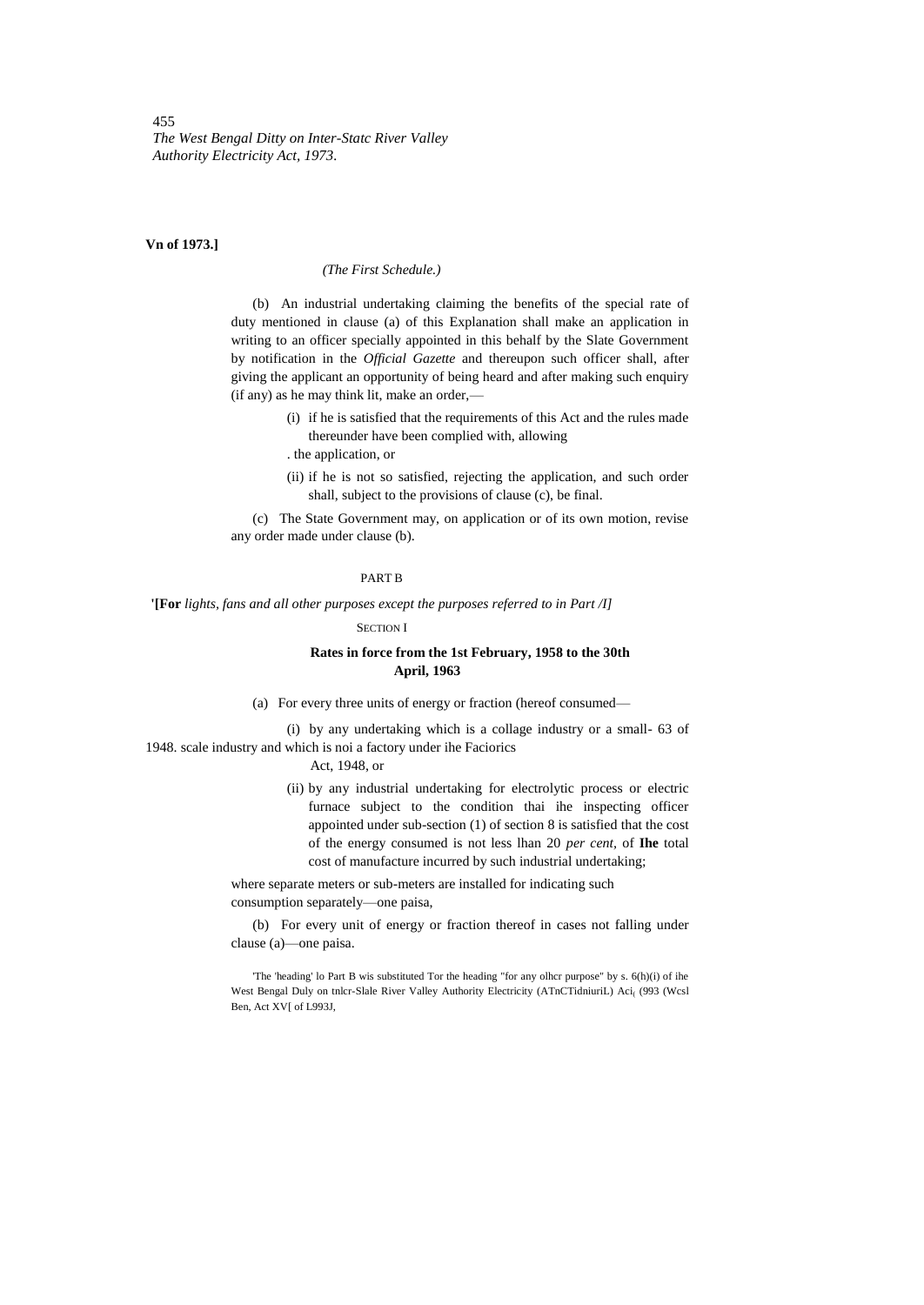*The West Bengal Dury an fiiter-Stale River Valley Authority Electricity Act, 1973.* 456 **[West Ben. Act**

# *(The First Schedule.)* SECTION II

#### **Rates in forcc from the 1st May, 1963 to the 15lh November, 1967**

(a) Except in cases falling under article (b) or article (c), where energy is consumed in any premises—

- (i) otherwise than in connection with any industrial or manufacturing process, for every unit of energy or fraction thereof so consumed—one paisa.
- (ii) in connection with any industrial or manufacturing process, for every two units of energy or fraction thereof so consumed three paise.

(b) For every three units of energy or fraction thereof consumed for purposes of—

- (i) a cottage industry or a small-scale industry, by any undertaking not being a factory as defined in the Factories Act, 63 of 1948. 1948, or
- (ii) electrolysis or healing in electric Tumaces, by any industrial undertaking,

where separate meters or sub-meters arc installed for indicating the quantity of energy so consumed—one paisa.

(c) For energy consumed in any premises for lights, or fans, or both, and for any other purpose in connection with any industrial or manufacturing process carried on therein, in cases where the quantity of energy consumed for lights or fans is not separetely indicated by the installation of separate meters or sub-meters or otherwise,—

the respective rates specified under article (a) or (b), and,

except in the case of premises occupied by a cottage industry or a small-scale industry referred to in clause (i) of article (b), a surcharge of ten *per cent*, of the duty payable for the total quantity of energy consumed in accordance with such rates.

#### SECTION III

## **Rates in force from the 16th November, 1967 '[to (he 3f)lh September, 1984]**

(a) Except in cases falling under article (b) or article (c), where energy is consumed in any premises,—

- (i) otherwise than in connection with any industrial or manufacturing process, for every unil of energy or fraction thereof so consumed—'[six paisej,
- (ii) in connection with any industrial or manufacturing process, for every two units of energy or fraction thereof so consumed three paise.

'Words, figures and Idlers wilhin ihc square brackets were inserted by s. 3(2)(a) of ihc West Bengal Elcclricily Duly (Amendment) Acl, 1984 (Wcsi Ben, Acl XXXVIII or 19B4). TTic words wilhio llic square brackets were substituted for the words "three paise" by 5.3(a) of ihe Wcsl Bengal Electricity Duly (Amendment) Act, 1974 {West Ben. Acl XX VLI of 1974),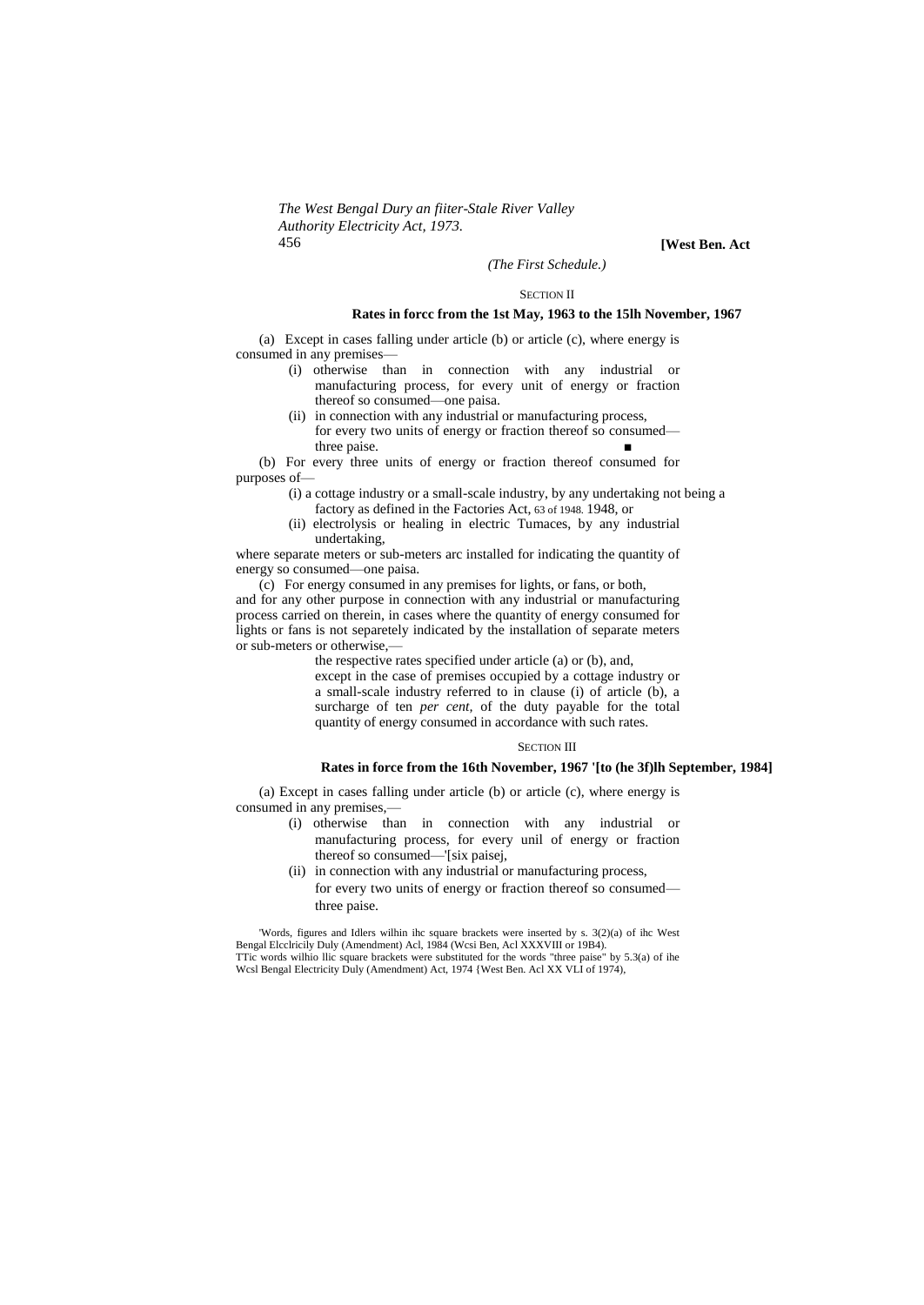**VII of 1973.]** 457

## *(The First Schedule.)*

(b) For every three unils of energy or fraction thereof consumed for purposes of—

(i) a collage industry or a small-scale industry, by any 61 of I9JS. undertaking not being a factory as defined in the Factories

- Act, 1948, or
- (ii) electrolysis or heating in electric furnaces, by any industrial undertaking;

where separate meters or sub-meters are installed for indicating the quantity of energy so consumed—one paisa.

(c) For energy consumed in any premises for lights, or fans, or both, and Tor any other purpose in connection with any industrial or manufacturing process carried on therein, in cases where ihe quantity of energy consumed for lights or fans is nol separately indicated by ibe installation of separate meters or sub-meters or otherwise,—

> ihe respective rates specified under article (a) or (b), and, except in the case of premises occupied by a cottage industry or a small- scale industry referred to in clause (i) of article (b), a surcharge of <sup>1</sup> [twenty *per cent.]* of the duty payable for the total quantity of energy consumed in accordance with such rates.

*Explanation.*—(a) The special rate of duty referred to in clause (ii) of article (b) in Section 11 or Section HI or this Pan shall not be admissible unless—

- (i) the cost of energy consumed for purposes of electrolysis or heating in electric furnaces is twenty *per cent,* or more of the total cost of manufacture by electrolysis or heating in electric furnaces, and
- (ii) separate books of account are maintained showing separately the details of the cost of energy consumed for purposes of electrolysis or heating in electric furnaces and the total cost of manufacture by electrolysis or heating in electric furnaces.

- (b) An industrial undertaking claiming the benefits of the special

rate of duty referred lo in clause (ii) of article (b) in Section II or Section **TIT** of this Part shall make an application in writing to an officer specially appointed in this behalf by the State Government by notification in the *Official Gazette* and thereupon such officer shall, after giving the applicant an opportunity of being heard and after making such enquiry (if any) as he may think fit, make an order,—

> (i) if he is satisfied lhac the requirements of this Act and the rules made thereunder have been complied with, allowing the application, or

> > '

(ii) if he is not so satisfied, rejecting the application, and such order shall, subject to Ihe provisions of clause (c), be final.

'The words wilhin ihe square brackets were substituted Tar the words "ten *percent."* by s. 3[b), of ihe Wcsl Bengal Eleclricily Duly (Amendment) Aci, 1974 (\V«l Ben. Aci XXVIi of 1974).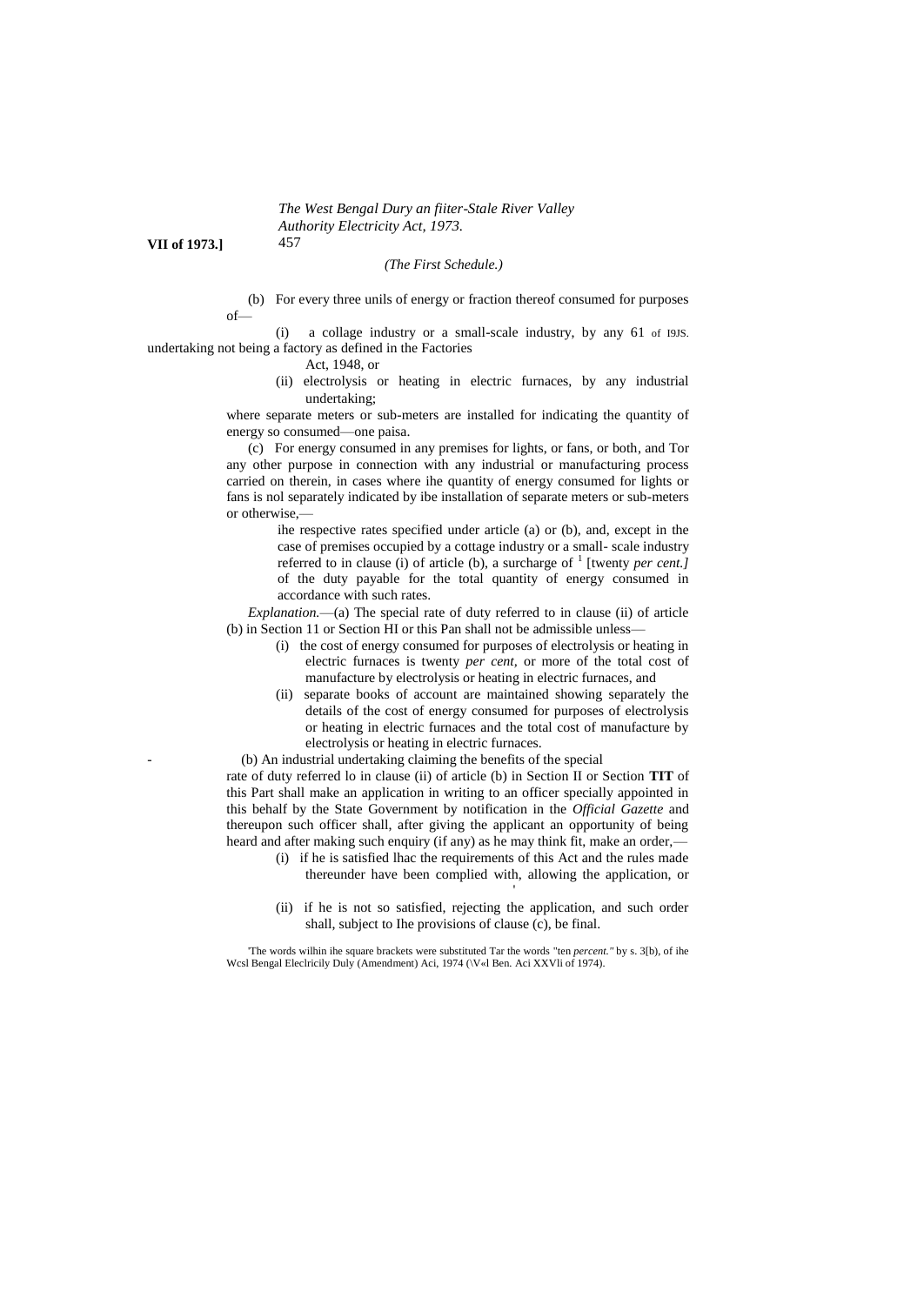# 456 *The West Bengal Duty on inter-State River Valley*

# *Authority Electricity Act, J973.*

#### **[West Ben. Act**

#### *(The First Schedule.)*

(c) The Si ale Government may, on application or of its own motion, revise any order made under clause (b).

'SECTION IV

# **Rates in force from (he 1st Octobcr, 1984 <sup>2</sup> [to the 31st March, 1993]**

(a) Except in cases falling under article (b) or article (c), where energy is consumed in any premises,—

- (i) otherwise than in connection with any industrial or manufacturing process, for every unit of energy or fraction thereof so consumed—eight paise,
- (ii) in connection with any industrial or manufacturing process, For every two units of energy or fraction thereof so consumed seven paise.

(b) For every three units of energy or fraction thereof consumed for purposes of—

- (i) a cottage industry or a small-scale industry, by any
	- undertaking not being a factory as defined in (he Factories 63 of 1MB. Act, 1948, or
- , (ii) electrolysis or heating in eleciric furnaces, by any industrial undertaking,

where separate meters or sub-melers are installed for indicating the quantity of energy so consumed—seven paise.

(c) For energy consumed in any premises for lights, or fans, or both, and for any other purpose in connection with any industrial or manufacturing process carried on therein, in cases where the quantity of energy consumed for lights or fans is not separately indicated by the installation ol' separate meters or sub-meters or otherwise,—

the respective rates specified under article (a) or (b), and, except in the case of premises occupied by a cottage industry or a small- scale industry referred to in clause (i) of article (b), a surcharge of twenty *per cent,* of the duty payable for the total quantity of energy consumed in accordance with such rate- $\frac{1}{1}$ .

*Explanation.—*(u) The special rate of duty referred to in clause (ii)

of article (b) in Section II or Section HI or Section IV of this Part shall not be admissible unless—

> (i) the cost of energy consumed for purposes of electrolysis or heating in electric furnaces is twenty *per cent,* or more of the total cost of manufacture by electrolysis or heating in electric furnaces, and

■ S - mi n n IV was inscrtedby s. 3(2)(b) of ihc **W**CSL Bengal Elcclricily Duly (Amendment) Act. 1984 (West Ben. Acl XXXVIII of 19S4).

The words, figures and Icltcrs within ihc square brackets were inserted by s. 6(b)(ii) of the West Bengal Duly on Inter-Siale River Valley Authority Elcclricily (Amendment) Acl. 1993 (Wcsl Ben. Acl XVI of 1593).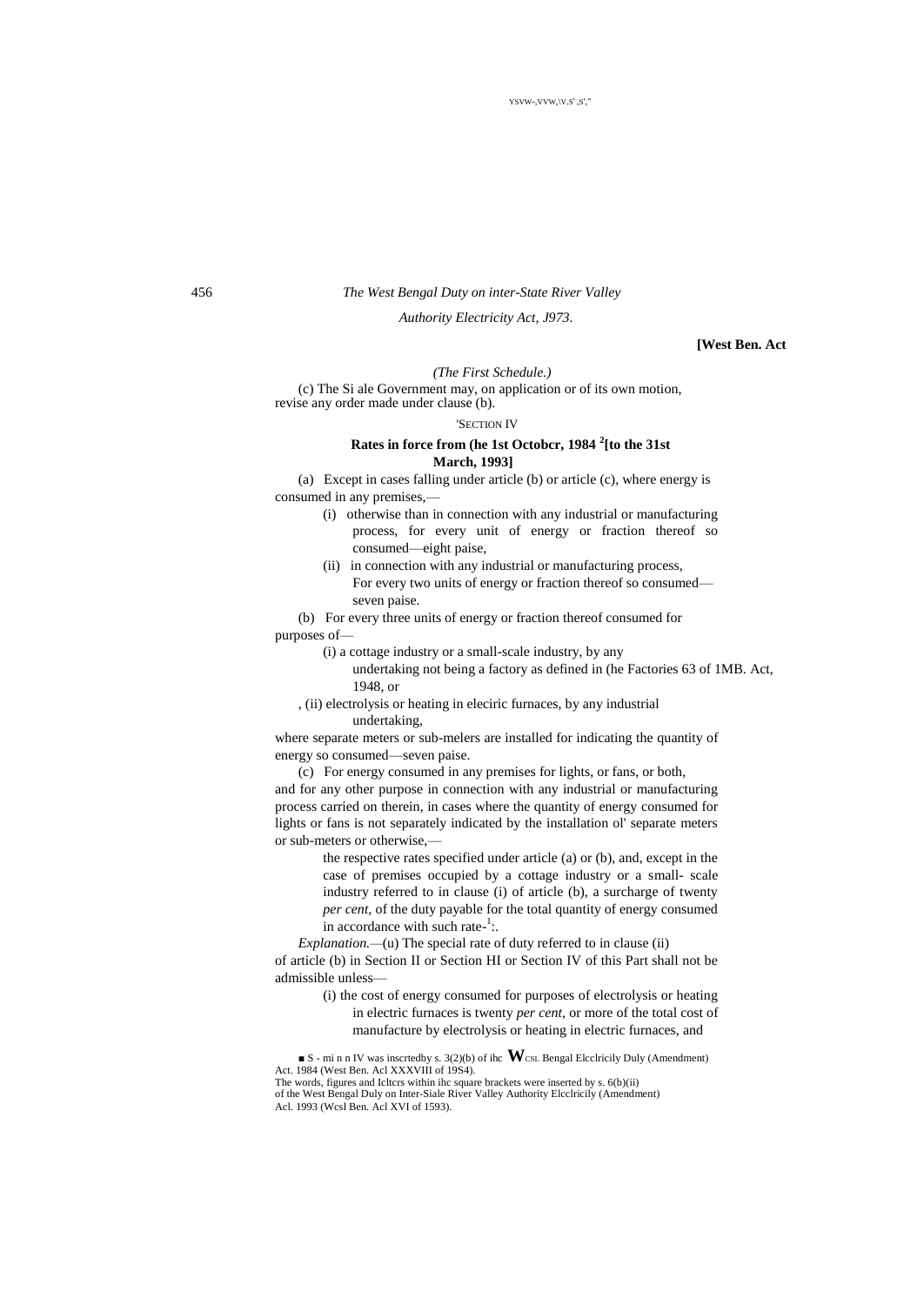# **The West Bengal Duty** on huer-Stdte River Valley 459 *Authority Electricity Act, J 973.*

(ii) separate books of account are maintained showing separately the details of (he cost of energy consumed for purposes of electrolysis or heating in electric furnaces and the (otal cost of manufacture by electrolysis or healing in electric furnaces.

(b) An industrial undertaking claiming the benefits of ihe special rale of duly referred lo in clause (ii) of article (b) in Section II or Scction **III** or Section IV of this Part shall make an application in writing to an officer specially appointed in ihis behalf by the State Govern merit by notification in the *Official Gazette* and thereupon such officer shall, after giving the applicant an opportunity of being heard and after making such enquiry (if any) as he may think fit, make an order.—

- (i) if he is satisfied thai [he requirements of this Act and (he rules made (hereunder have been complied with, allowing (he application, or
- (ii) if he is not so satisfied, rejecting the application, and such order shall, subjeel to Ihe provisions of clause (c), be final.

(c) The State Government may, on application or of its own motion, revise any order made under clause (b).

# 'SECTION V **Rates in force from the 1st April, 1993**

*( 1 ) L o w a n d m e d i u m v o l t a g e e n e r g y :*

Where low or medium voltage energy is supplied for lights, fans and all other purposes, except the purposes in connection with industrial or manufacturing process referred to in article (1) of Section V of Part A, in any premises, and—

- (a) where low or medium voltage energy supplied for commercial purposes lo a consumer whose consumption of such energy during the month to which the calculaiion of duly relates—
	- (i) does not exceed twenty-five units nil;
	- (ii) exceeds iwenly-five units bui 2.5 *per centum* of docs not exceed sixty units net charge for

#### energy consumed;

(iii) exceeds sixty units but does not 5.0 *per centum* of exceed one hundred units net charge for

#### energy consumed;

'Scclion V was inserted by s. 6(b)(iii) of ihe Wcsl Bengal Duly on Inlcr-Slalc Rivty Valley Authority Elcclriciiy (Amendment) Aci, 1993 (Wesl Ben. Aci XVI of 1993).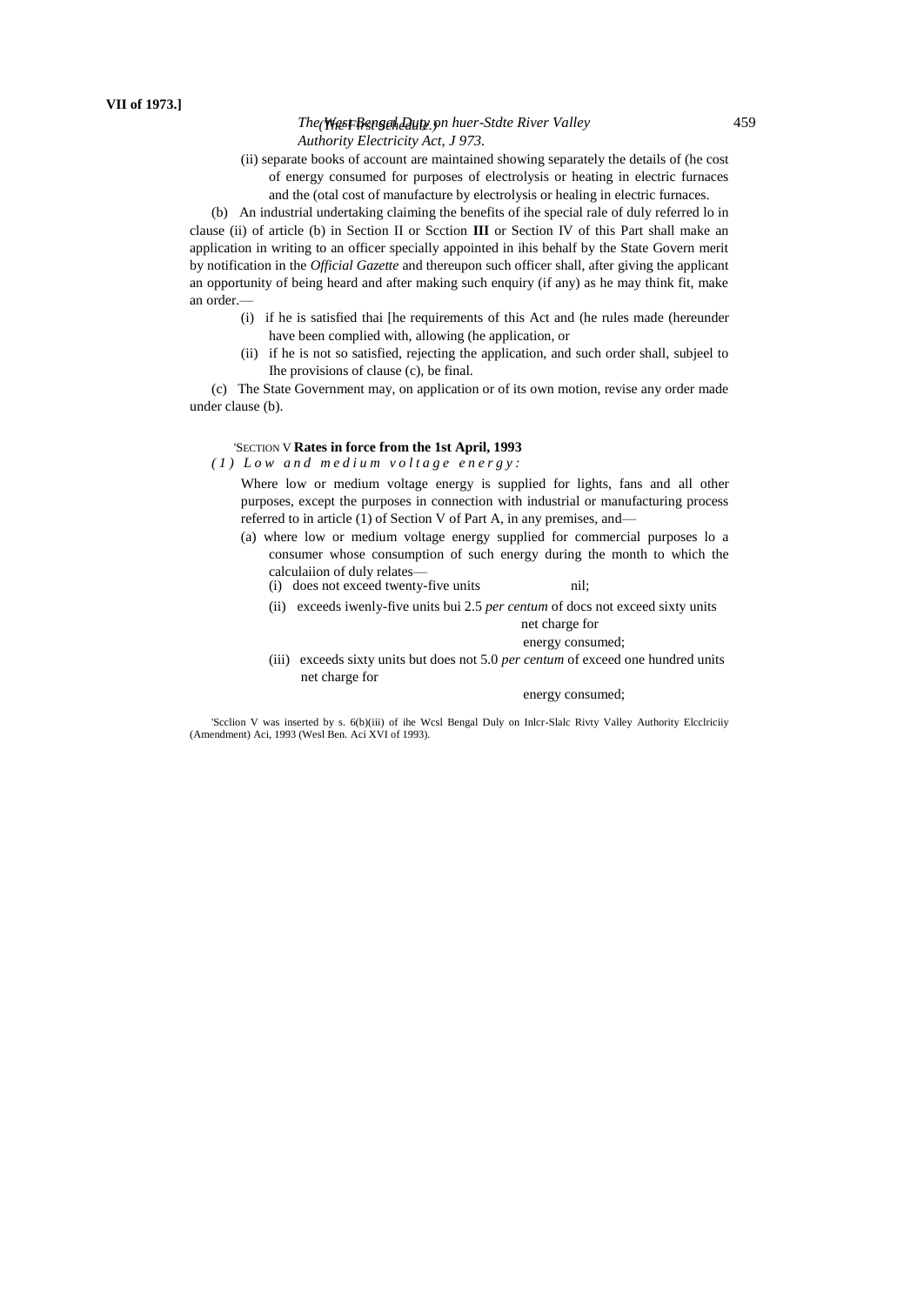[West Ben. Act

- (iv) exceeds one hundred units but 7.5 *per centum* of does not exceed one hundred and net charge for fifty units
- (v) exceeds one hundred and fifty units but does not exceeds Five hundred units

(vi) exceeds five hundred units

energy consumed;

*(The First Schedule.)*

**10.0** *per centum* of net charge for energy consumed;

12.5 *per centum* of net charge for energy consumed;

(b) where low or medium voltage energy supplied for any purposes, other than the commercial purposes referred to in clause (a), to a consumer whose consumplion of such energy during ihe month lo which the calculation of duly relates—

(i) does not exceed iwenty-five units nil;

- 2.5 *per centum* oF net charge for energy consumed;
- 5.0 *per cenntm* of nel charge for energy consumed;
- 7.5 *per centum* of net charge for energy consumed.
- (2) *High voltage energy:*

Where high voltage energy is supplied for puiposes, other than the purposes in connection with industrial or manufacturing process referred to in article (2) of Section V of Part A, in any premises, and—

(a) where rate is charged for high voltage 12.5 *per centum* energy Tor commercial purposes lo of net charge Tor a consumer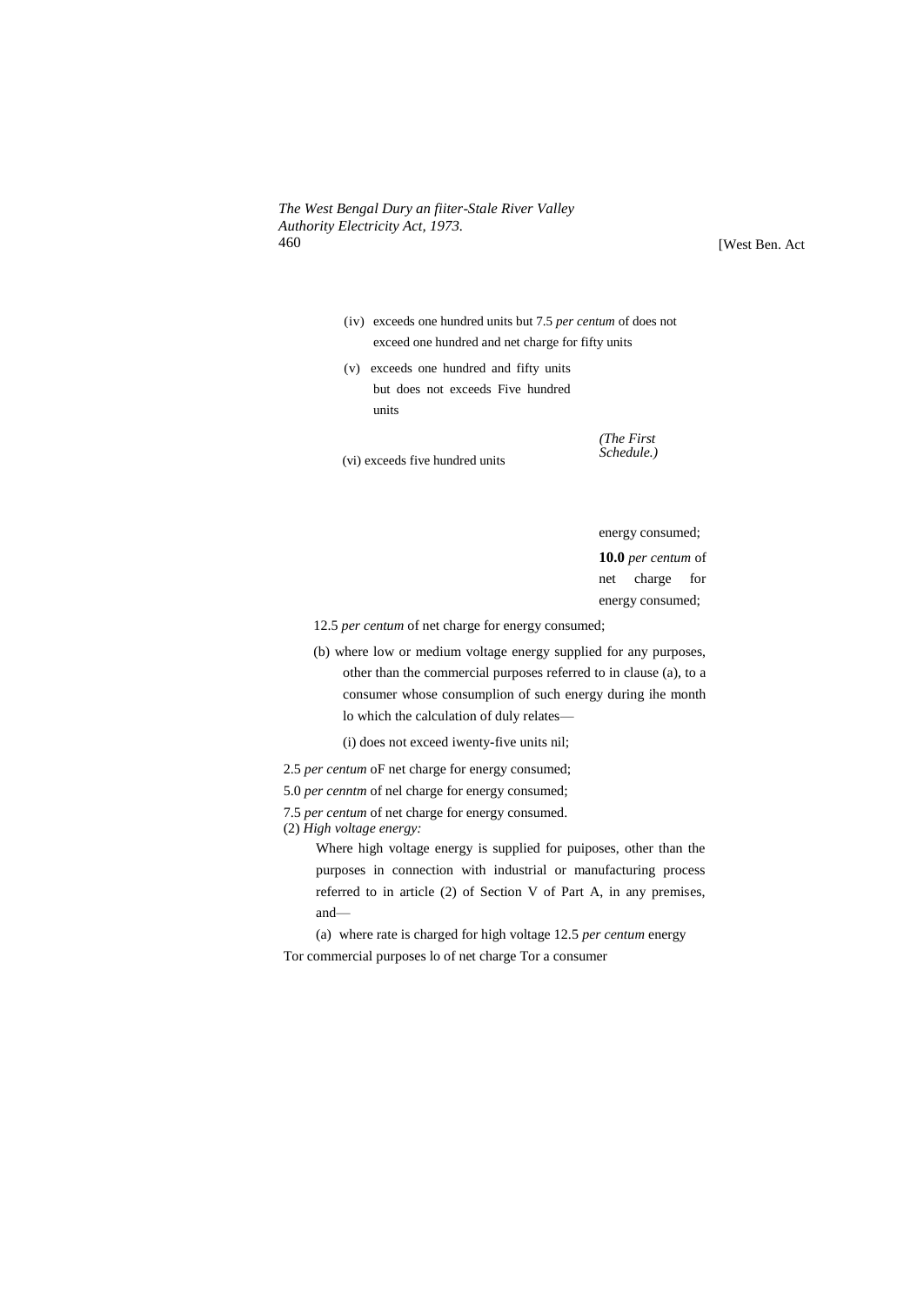(b)  $46$  here rate is charged for high voltage energy for purposes, other than the commercial purposes referred to in clause (a), lo a consumer

> (ii) exceeds twenty-Five units but docs not exceed sixty units "

- (iii) exceeds sixty units but docs not exceed one hundred units
- (iv) exceeds one hundred units

energy consumed; 10.0 *pitr centum* of net charge for energy consumed.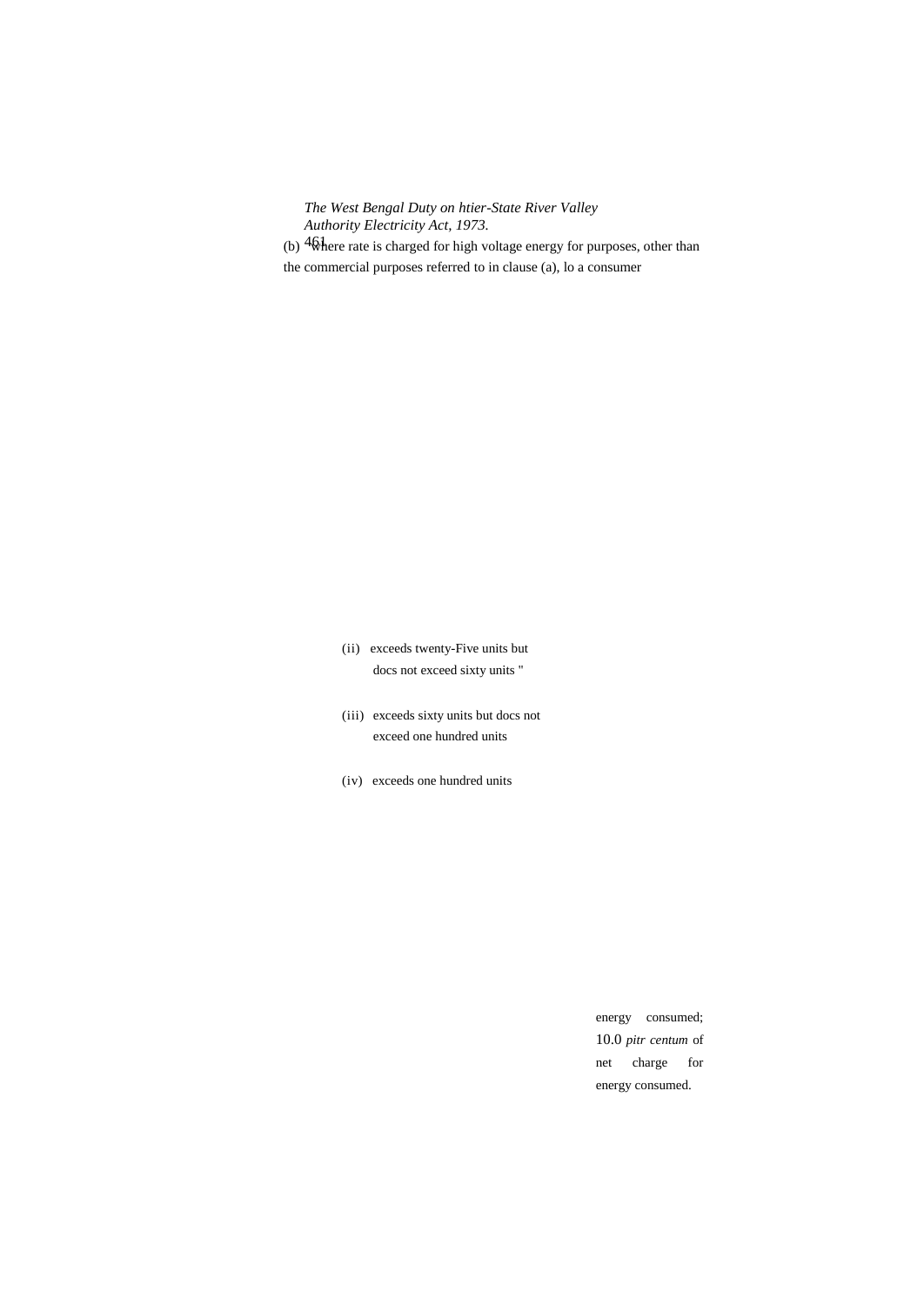# 462 *The West Bengal Duly on Inter-S/are River Valley* **VII of 1973.]** *Authority Electricity Act, 1973.*

# *(The Second Schedule.)*

(3) In respect of all premises where the supply of energy by a licensee is unmetered for—

|                                                              | Paise per monlh |
|--------------------------------------------------------------|-----------------|
| every lamp of less than 30 watls                             | 20:             |
| every lamp of 30 walls or more bul less<br>than 40 waits     | 29:             |
| every lamp of 40 watts or more but less 37;<br>than 60 walls |                 |
| every lamp of 60 watts or more bul not                       | 50: and         |
| exceeding 100 watls                                          |                 |
| for every additional 15 watts or fraction                    | 10.             |
| thereof in excess of 100 watls in any lamp                   |                 |

*Explanation.*—For ihe purposes of Section V of Part A and of Part B of this Schedule.—

- (i) the expression "low or medium vollage energy" means any energy supplied, Ihe vollage of which does not exceed 650 volts under normal conditions, subject to the percentage variation allowed under the Indian Electricity Rules, 1956;
- (ii) ihe expression "high vollage energy" means any energy supplied, the vollage of which exceeds 650 volts under normal conditions, subject to the percentage variation allowed under ihe Indian Electricity Rules, 1956.

# **THE SECOND SCHEDULE**

*(See* proviso lo section 3.)

#### *Exemptions*

(1) Any Government, save in respecl of premises used for residential purposes;

(2) a railway administration, save in respect of premises used for residential purposes;

(3) an inter-Staie river valley authority, save in respecl of premises . used for residential purposes;

> (4) a local authority, save in respect of premises used for residential purposes;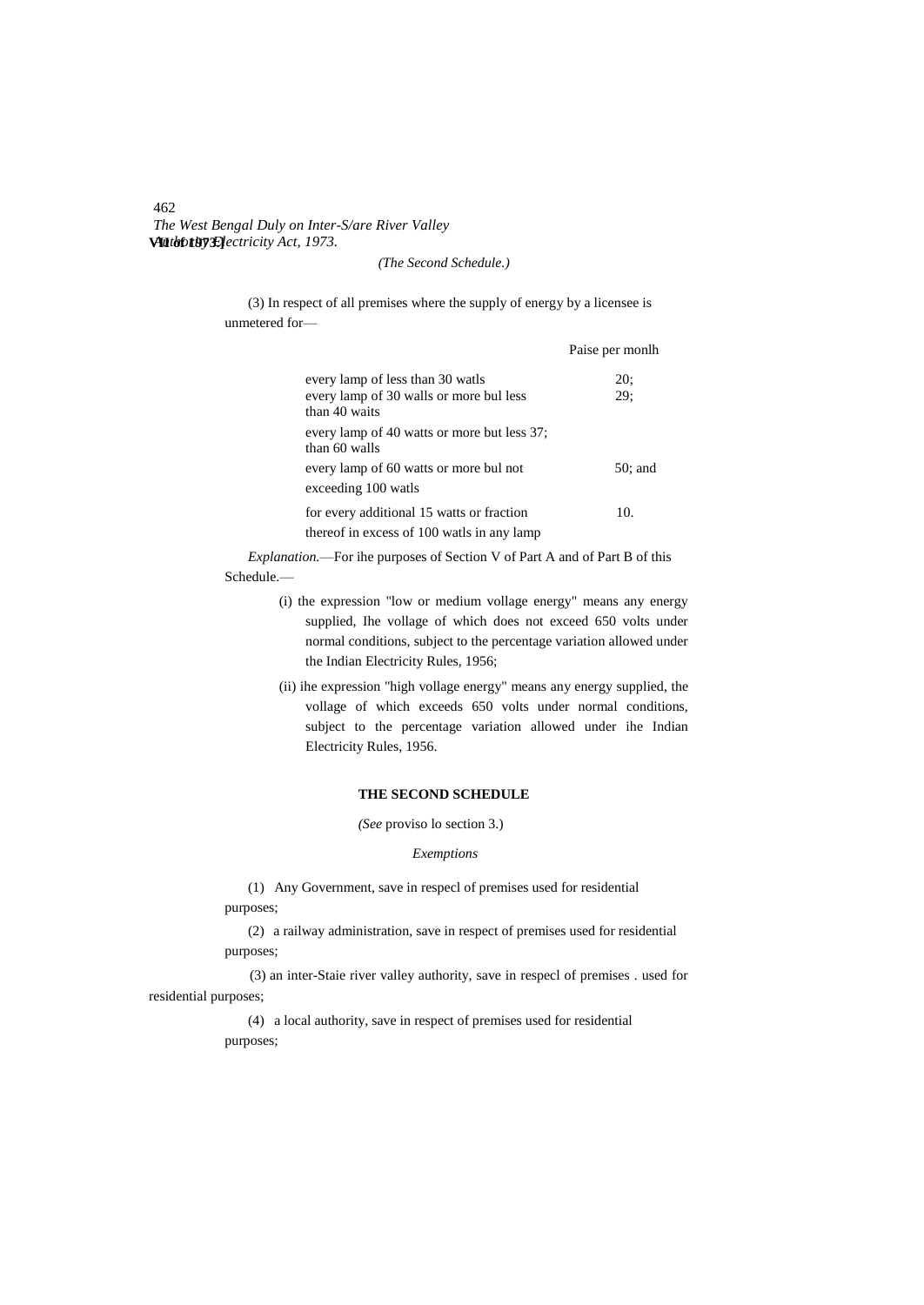*The West Bengal Duty on htier-State River Valley Authority Electricity Act, 1973.* 463 **[West Ben. Act VII or 1973.]**

#### *(The Second Schedule.)*

- (5) a hospital or dispensary which is not maintained for private gain;
- (6) any consumer using in any one month not more than—

(a) fifteen units of energy, during ihe period prior to the 16th - November, 1967, or

> (b) twenty-five units of energy, during the period commcncing with the 16ih November, 1967;

(7) any consumer, being a landlord, or other person who supplies energy lo one-roomed or two-roomed shops or tcnemenis in any one building, in respect of the energy supplied lo any such shop or tenement in which have been used in any one moruh not more than—

- (a) fifteen units of energy, during the period prior to the 16th Novermber, 1967, or
- (b) twenty-five units of energy, during the period commencing with the 16th November, [967;

'(8) a newly set up industrial unit, save in respect of premises used for residential purposes, for a period of five years from the date of iis firsl commercial production.

*Explanation.*—(I) For the purposes of exemption (6) in the premises referred **Lo** '[in article (3) of Seciion V of Part B] of the First Schedule every 10 walls shall be deemed to consume one and a half units in a month.

(2) For the purposes of exemption (7), whether more than fifteen units, or, as the case may be, twenty-five units, of energy have been used in any one month in any shop or lenemeni for which there is no meter or sub-meter shall be determined by dividing the total number of uniis suplied during that month to such shops or tenements in the building by the number of such shops or tenements therein.

'{3) For Ihe purposes of exemption (S), a sick industrial unit or a closed industrial unit, after being rehabilitated or revived, shall be deemed lo be a newly set up industrial unit.

'Exemption (3) was inserted by s, 5(a) of [lie Wcsl Bengal Finance Act. 2000 (West Ben. Aci ltl of 2000). w.c.r. 1.1.1993.

The words, figure, letters and brackets within the square brnckcls were substituted Tor the words, figure and brackets "in article (2)" by s. 7 of lhc West Bengal Duly on Jnler-Slale River Vallny Authority Elcclricily (Amendment) Aci, 1993 (Wc.it Ben. Act XVI ■ or 1993).

•'Clause (3) was itvwrted by s. 5(b) of the Wcsl Bengal Finance Act. 2000 (Wcsl Ben. Act III of 2000), w.u.r. 1.4.1993.

'Clauses (bl) and (ti2) were inserted by s. 2(a) or (he West Bengul Duly on Inlcr-Stitc River V.illcy Authority Electricity (Amendment) Acl, 1993 (Wesl Ben. Acl XVI of 1993).

-Clause <d I) wiis inserted by s. 2(b), *ibid.*

<sup>3</sup>Thc words within ihe square brackets were substituted for [lie wortU "on ihc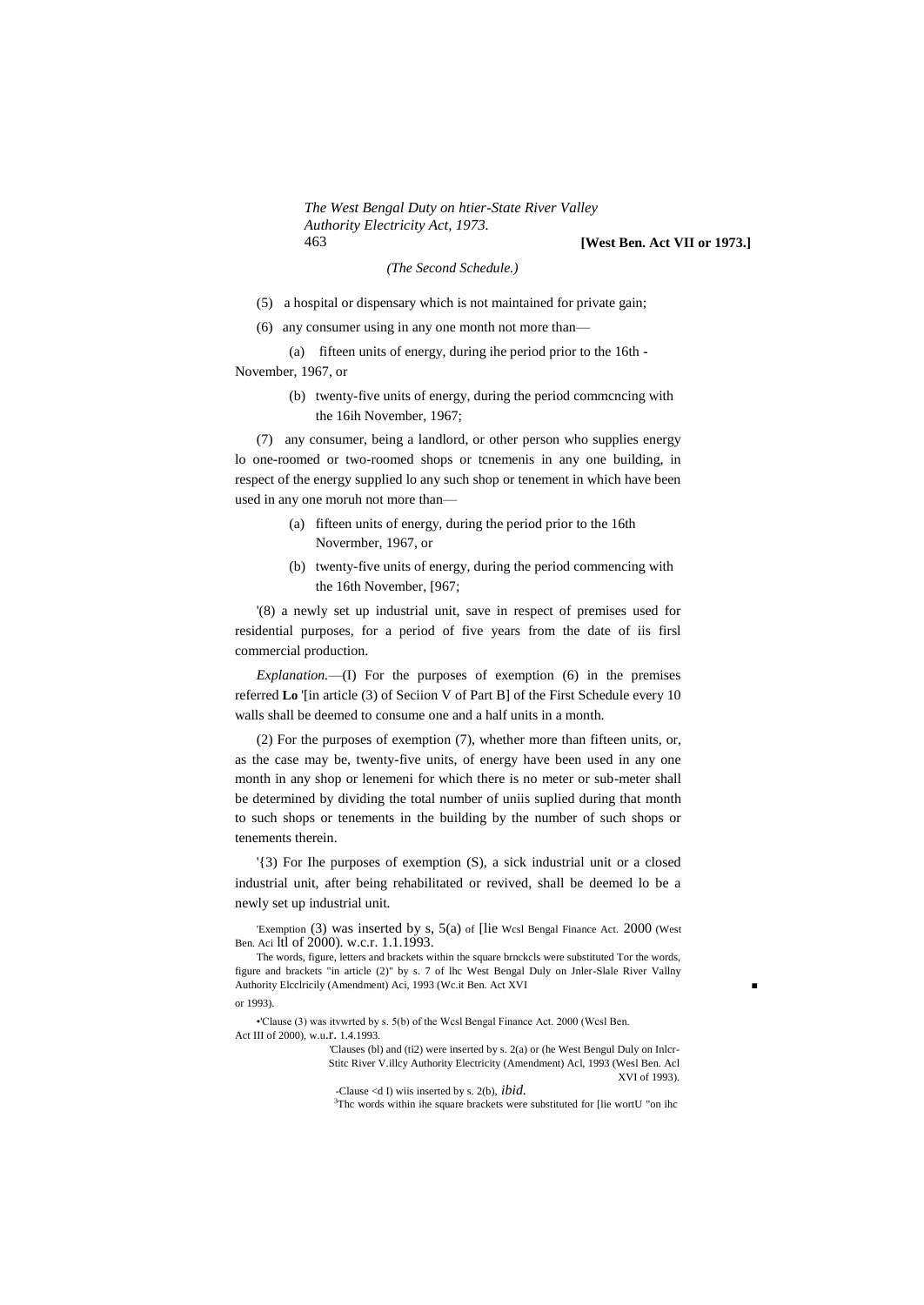*The West Bengal Duly on Inter-S/are River Valley*

*Authority Electricity Act, 1973.* Is of energy consumed", in seclion 3 and its proviso, by s. 3(a) and s. 3(b), respectively, or the West Bengal Duly on Inter-Siale River Valley Authority Elcclricily (Amendment) Act, 1993 (Wesl Ben. Acl XVI of 1993).

464